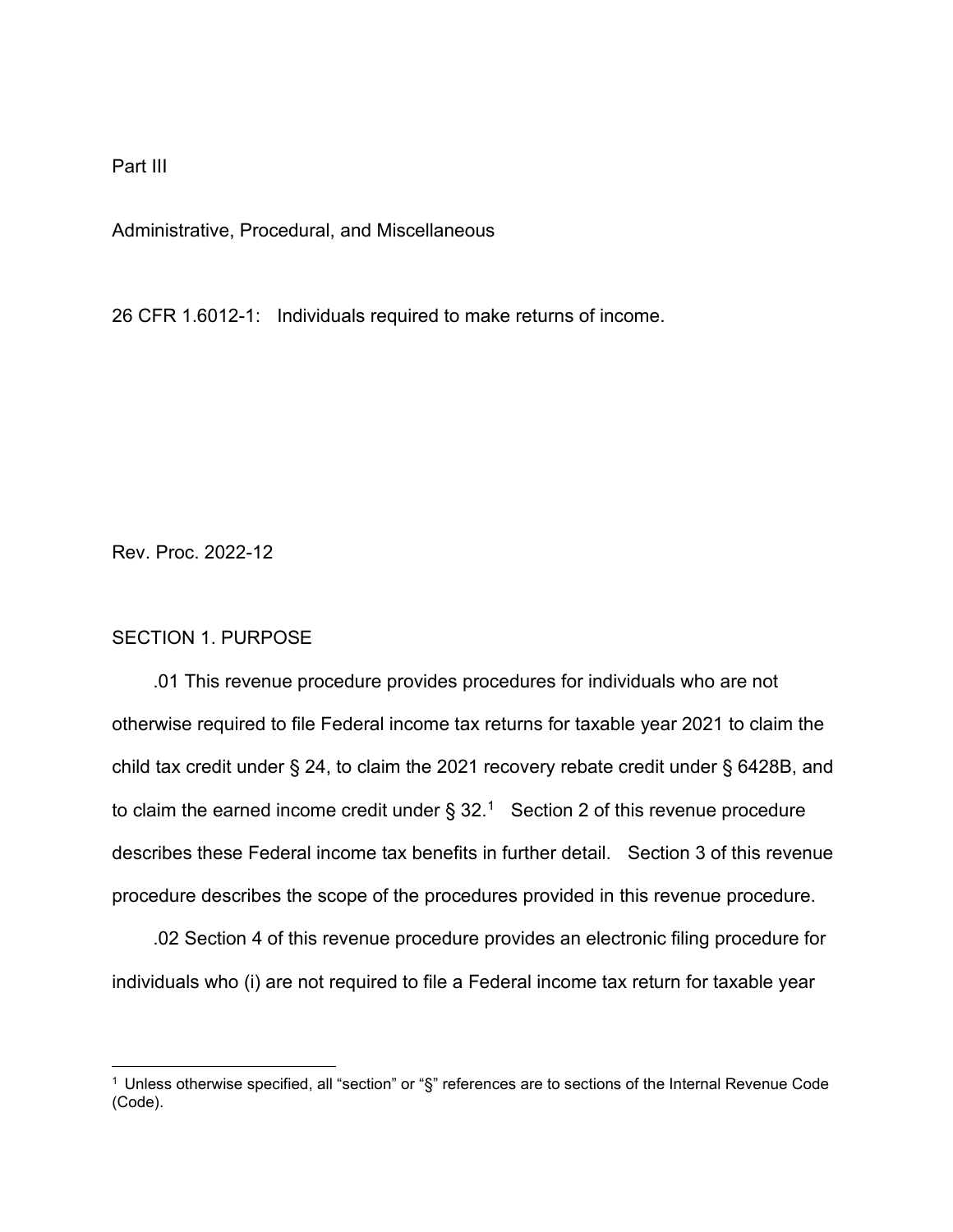2021 and (ii) had zero adjusted gross income (AGI) for taxable year 2021. These individuals generally are not able to file Federal income tax returns electronically due to certain tax return preparation software and return processing parameters. Because Federal income tax returns filed on paper do not pose this processing issue, section 4 of this revenue procedure does not apply to a Federal income tax return filed on paper, although the procedures provided by section 5 and section 6 of this revenue procedure do apply to paper-filed returns.

 .03 Section 5 of this revenue procedure provides a simplified Federal income tax return filing procedure for individuals who (i) are not required to file a Federal income tax return for taxable year 2021, (ii) had gross income that was less than their applicable standard deduction amount for taxable year 2021, and (iii) are not eligible for the earned income credit for taxable year 2021 (for example, because they did not have earned income during taxable year 2021 for purposes of the earned income credit) or do not want to claim the credit.

 .04 Section 6 of this revenue procedure provides a simplified Federal income tax return filing procedure for individuals who (i) are not required to file a Federal income tax return for taxable year 2021, (ii) had gross income that was less than their applicable standard deduction amount for taxable year 2021, and (iii) had earned income during taxable year 2021 for purposes of the earned income credit. SECTION 2. BACKGROUND

.01 Child Tax Credit for Taxable Year 2021.

 (1) Overview. Section 9611(a), (b)(1), and (b)(2) of the American Rescue Plan Act of 2021 (American Rescue Plan), Public Law 117-2, 135 Stat. 4, 144-149 (March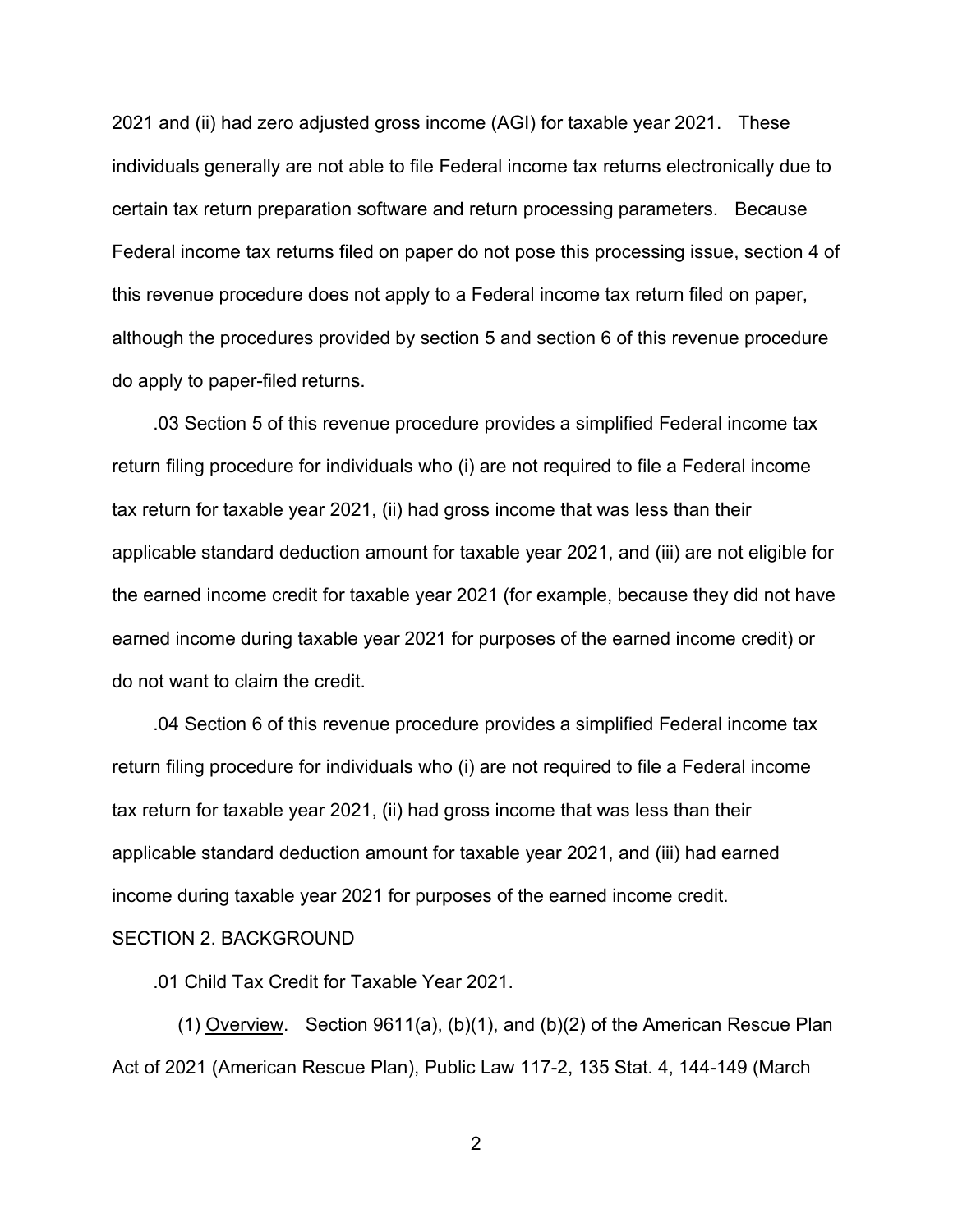11, 2021), added §§ 24(i), 24(j), and 7527A to the Code. Section 24(i) modifies the child tax credit rules set forth in § 24 for any taxable year beginning after December 31, 2020, and before January 1, 2022 (taxable year 2021).

 (2) Credit allowed. Under § 24(a), a taxpayer may claim a child tax credit against the taxpayer's Federal income tax (as imposed by chapter 1 of subtitle A of the Code) for the taxable year with respect to each CTC qualifying child (as defined in section 2.01(5) of this revenue procedure) of the taxpayer.

 (3) Credit fully refundable. The child tax credit for taxable year 2021 is fully refundable for a taxpayer if the taxpayer (or spouse, if filing a joint return) has a principal place of abode in the United States (determined as provided in § 32) for more than onehalf of taxable year 2021. See  $\S$  24(i)(1). Full refundability means that taxpayers can benefit from the maximum amount of the credit even if they do not have earned income or do not owe any Federal income tax for taxable year 2021.

 (4) Credit amounts. Taxpayers claiming the child tax credit for taxable year 2021 may receive up to \$3,000 for each CTC qualifying child who is between the ages of 6 and 17 as of the end of taxable year 2021 and \$3,600 for each CTC qualifying child who is under the age of 6 as of the end of taxable year 2021. See  $\S$  24(i)(2) and (3).

 (5) CTC qualifying child. A "CTC qualifying child" is a qualifying child of the taxpayer (as defined in § 152(c)) who has not attained age of 18 at the close of taxable year 2021. See § 24(i)(2)(A). No child tax credit is allowed for a qualifying child unless the social security number (SSN) of the child, which must be valid for employment and be issued by the Social Security Administration before the due date of the taxpayer's taxable year Federal income tax return (including extensions), is provided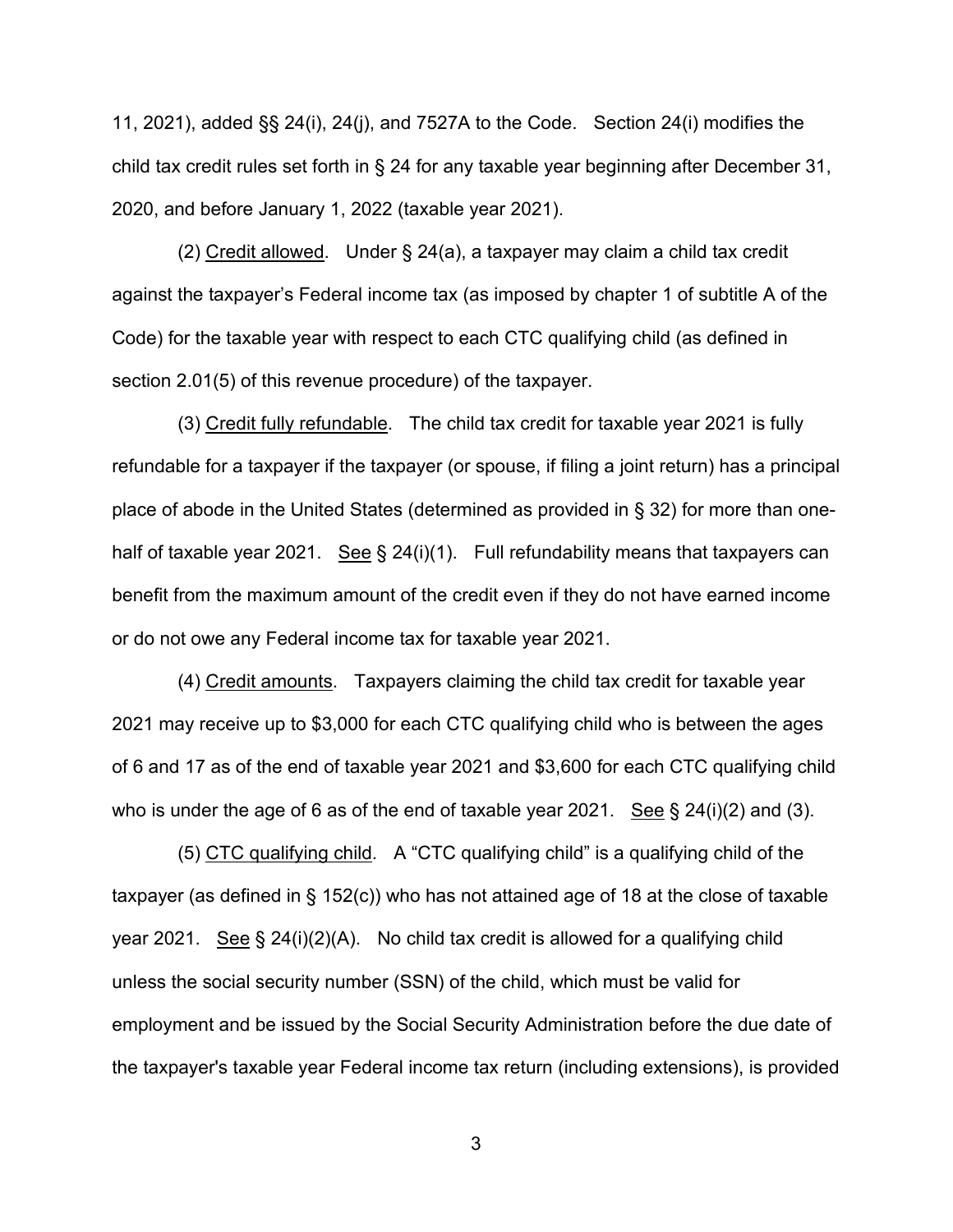on the return. See  $\S 24(h)(7)$ . If the taxpayer's child was a U.S. citizen when the child received the SSN, the SSN is valid for employment.

 (6) Nonresident aliens. Only certain nonresident aliens who are U.S. nationals; residents of Canada, Mexico, or South Korea; or students and business apprentices from India who qualify for benefits under Article 21(2) of the income tax treaty with India may claim the child tax credit or credit for other dependents (described in section 2.03 of this revenue procedure).

### (7) Reconciliation requirement regarding credit and advance payments.

 (a) Overview of reconciliation requirement. Taxpayers who received advance child tax credit payments (described in section 2.02(1) of this revenue procedure) during calendar year 2021 must reduce (but not below zero) the amount of the child tax credit claimed for taxable year 2021 by the total amount of those advance child tax credit payments. See  $\S 24(j)(1)$ . If the amount of a taxpayer's advance child tax credit payments received in calendar year 2021 exceeds the taxpayer's allowable child tax credit for taxable year 2021, the taxpayer's Federal income tax imposed for taxable year 2021 will be increased by the excess. See  $\S 24(i)(2)(A)$ .

 (b) Safe harbor based on modified AGI. The amount by which a taxpayer's Federal income tax for taxable year 2021 is increased by operation of  $\S 24(j)(2)(A)$  may be reduced or eliminated if the taxpayer qualifies for the statutory safe harbor set forth in  $\S 24(i)(2)(B)$ . Under  $\S 24(i)(2)(B)$ , a taxpayer's increase in tax is reduced by the "safe harbor amount." The safe harbor amount is equal to a maximum of \$2,000 multiplied by the difference in the number of CTC qualifying children the Internal Revenue Service (IRS) included when estimating the taxpayer's advance child tax credit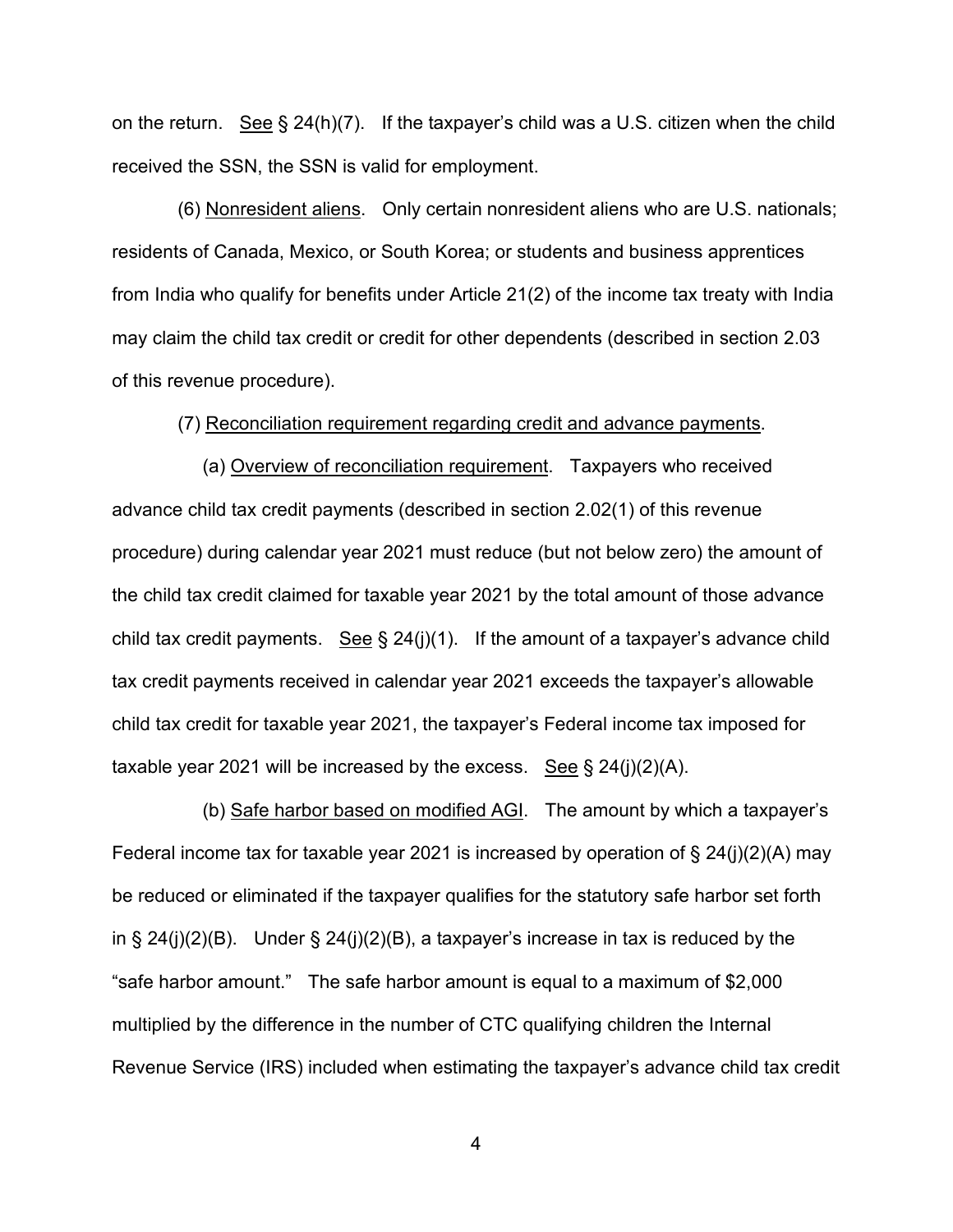payments disbursed in calendar year 2021 and the number of CTC qualifying children properly taken into account in determining the allowed child tax credit amount (excess qualifying child). See  $\S 24(j)(2)(B)(iv)$ . The safe harbor amount reduces to zero as a taxpayer's modified AGI exceeds certain income thresholds. See § 24(j)(2)(B)(ii). Because the income thresholds of this revenue procedure are lower than those of the safe harbor, an individual within the scope of this revenue procedure will qualify for the full safe harbor and will not have to repay any increase in tax if the increase in tax is attributable to the individual's excess qualifying children. The increase in tax will be attributable to the individual's excess qualifying children if the individual's main home was in the United States for more than half of taxable year 2021.

#### .02 Advance Child Tax Credit Payments for Calendar Year 2021.

 (1) In general. Section 7527A(a) requires the Secretary of the Treasury or her delegate (Secretary) to establish a program for making periodic advance child tax credit payments to taxpayers the total of which, during any calendar year, equals the "annual advance amount" (as defined in § 7527A(b)(1)) determined with respect to that taxpayer for that calendar year. These advance child tax credit payments were required to be made between July 1, 2021, and December 31, 2021, and generally were disbursed in equal amounts. See  $\S$ § 7527A(a), (b)(3), and (f).

 (2) Definition of annual advance amount. Section 7527A(b)(1) defines the term "annual advance amount" to mean, with respect to any taxpayer for any calendar year, the amount (if any) that the Secretary estimates as being equal to 50 percent of the refundable child tax credit amount that would be treated as allowed by reason of § 24(i)(1) for the taxpayer's taxable year beginning in that calendar year if: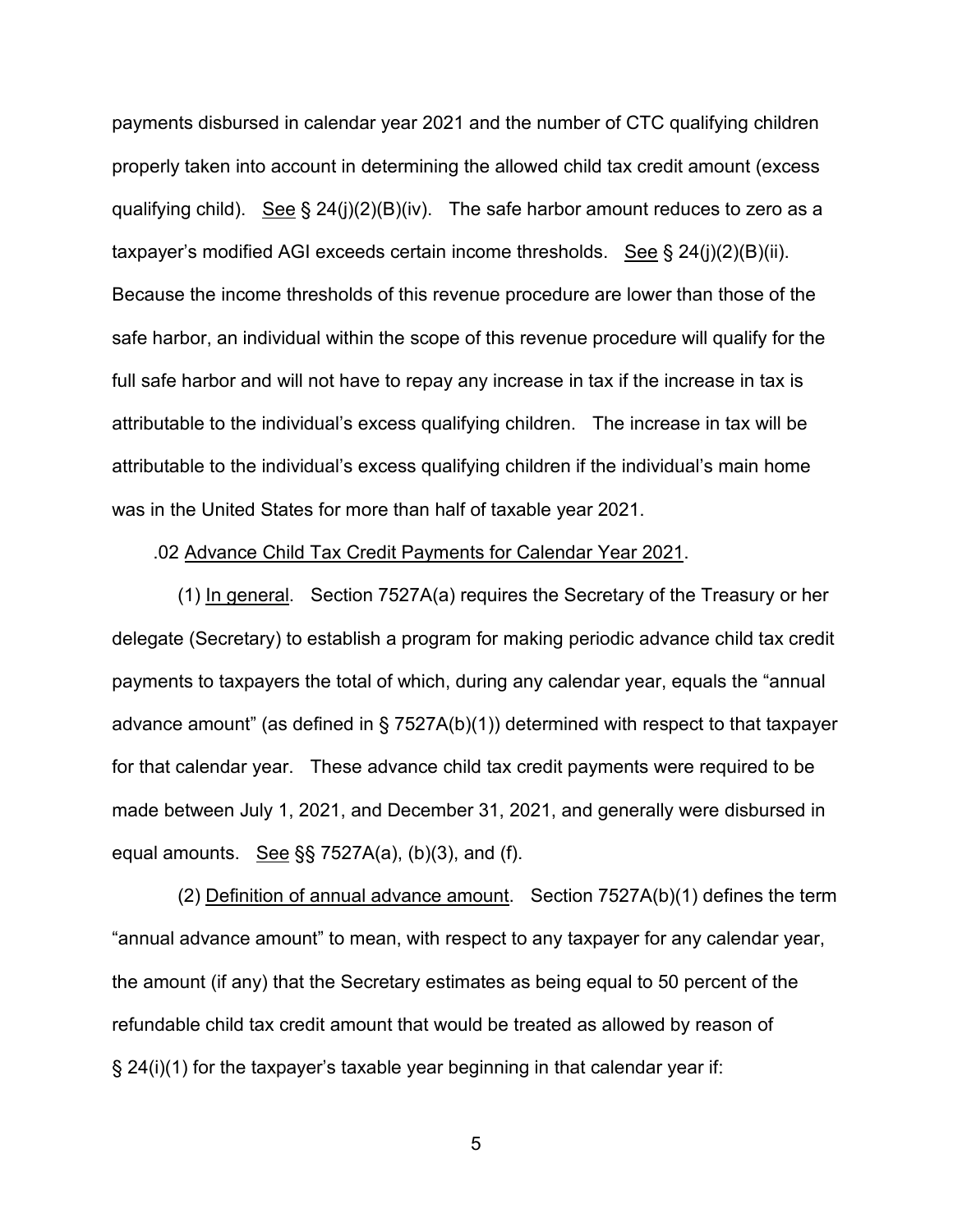(a) The U.S. principal place of abode status is determined with respect to the "reference taxable year," as defined in § 7527A(b)(2);

 (b) The taxpayer's modified AGI for that taxable year is equal to the taxpayer's modified AGI for the reference taxable year;

 (c) The only children of the taxpayer for that taxable year are qualifying children properly claimed on the taxpayer's return of tax for the reference taxable year; and

 (d) The ages of those children (and the status of those children as CTC qualifying children) are determined for that taxable year by taking into account the passage of time since the reference taxable year.

 .03 Credit for Other Dependents. For a taxable year beginning after December 31, 2017, and before January 1, 2026, a \$500 credit may be available for a dependent of the taxpayer (within the meaning of § 152) who is not a CTC qualifying child or who is a CTC qualifying child but does not have an SSN valid for employment. See § 24(h)(4). The credit for other dependents is not addressed by this revenue procedure because the credit cannot be claimed unless income tax is owed and therefore is not applicable to individuals within the scope of this revenue procedure.

.04 Earned Income Credit.

 (1) Overview. The earned income credit is a refundable credit that low- to moderate-income individuals and families may claim. Section 32(a) provides that, in the case of an eligible individual, there is allowed as a credit against the tax imposed by subtitle A of the Code for the taxable year an amount equal to the credit percentage of so much of the taxpayer's earned income for the taxable year as does not exceed the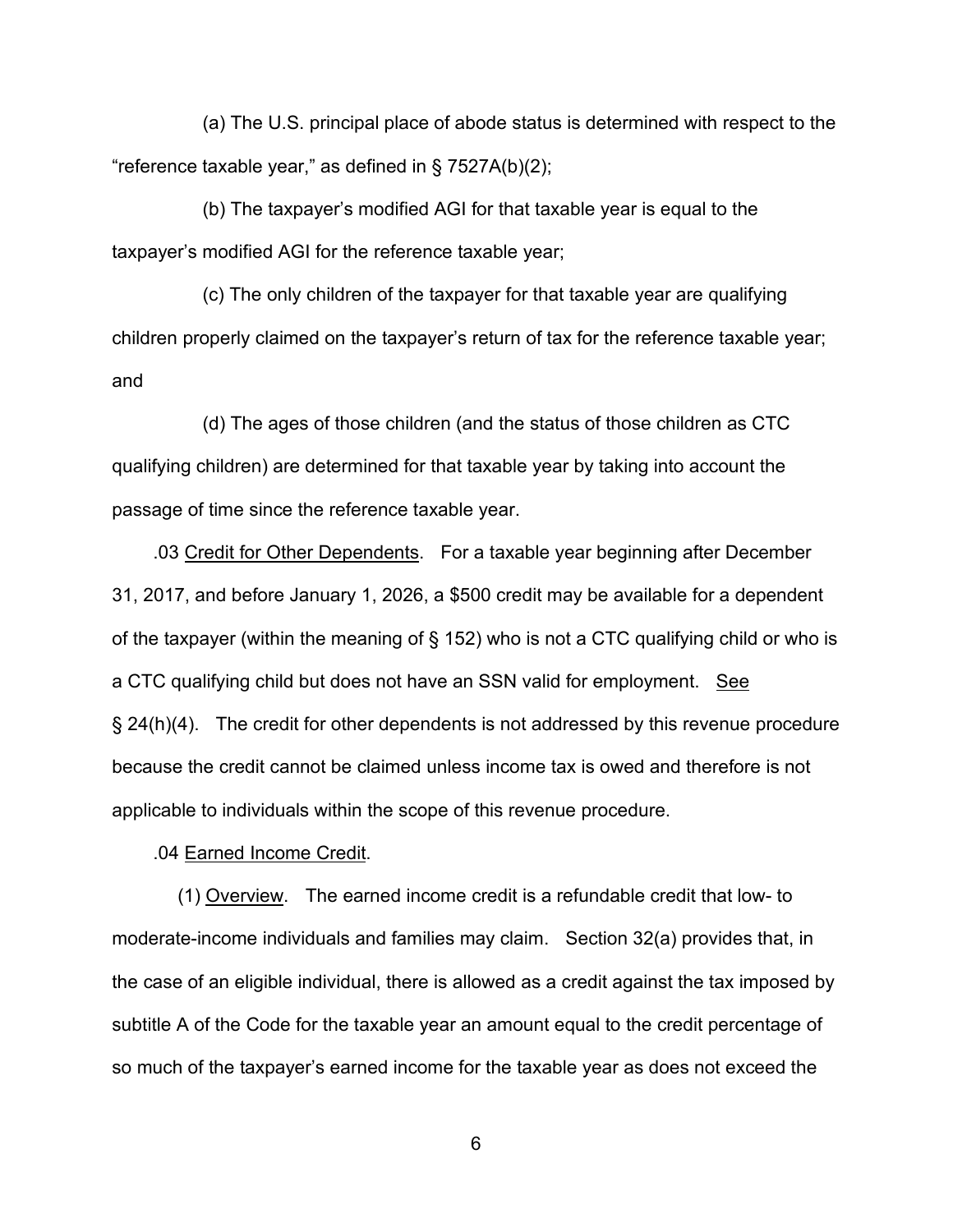earned income amount.

(2) Amount of credit.

 (a) Maximum amounts. For taxable year 2021, the four maximum amounts of the earned income credit are the following:

 (i) \$1,502, if the eligible individual does not have a "qualifying child," as defined in § 32(c)(3) (EIC qualifying child), or if none of the eligible individual's EIC qualifying children has a valid SSN;

 (ii) \$3,618, if the eligible individual has one EIC qualifying child who has a valid SSN;

 (iii) \$5,980, if the eligible individual has two EIC qualifying children who have valid SSNs; and

 (iv) \$6,728, if the eligible individual has three or more EIC qualifying children who have valid SSNs.

 (b) Factors for determining credit amount. The amount of the earned income credit that can be claimed by an eligible individual depends on the following factors:

 (i) The individual's "earned income amount," which is the amount of earned income at or above which the maximum amount of the earned income credit is allowed.

 (ii) The individual's "applicable percentage," which depends on the number of the individual's EIC qualifying children, if any.

 (iii) The individual's applicable phaseout amount. With regard to that amount, each individual has a "threshold phaseout amount" and a "completed phaseout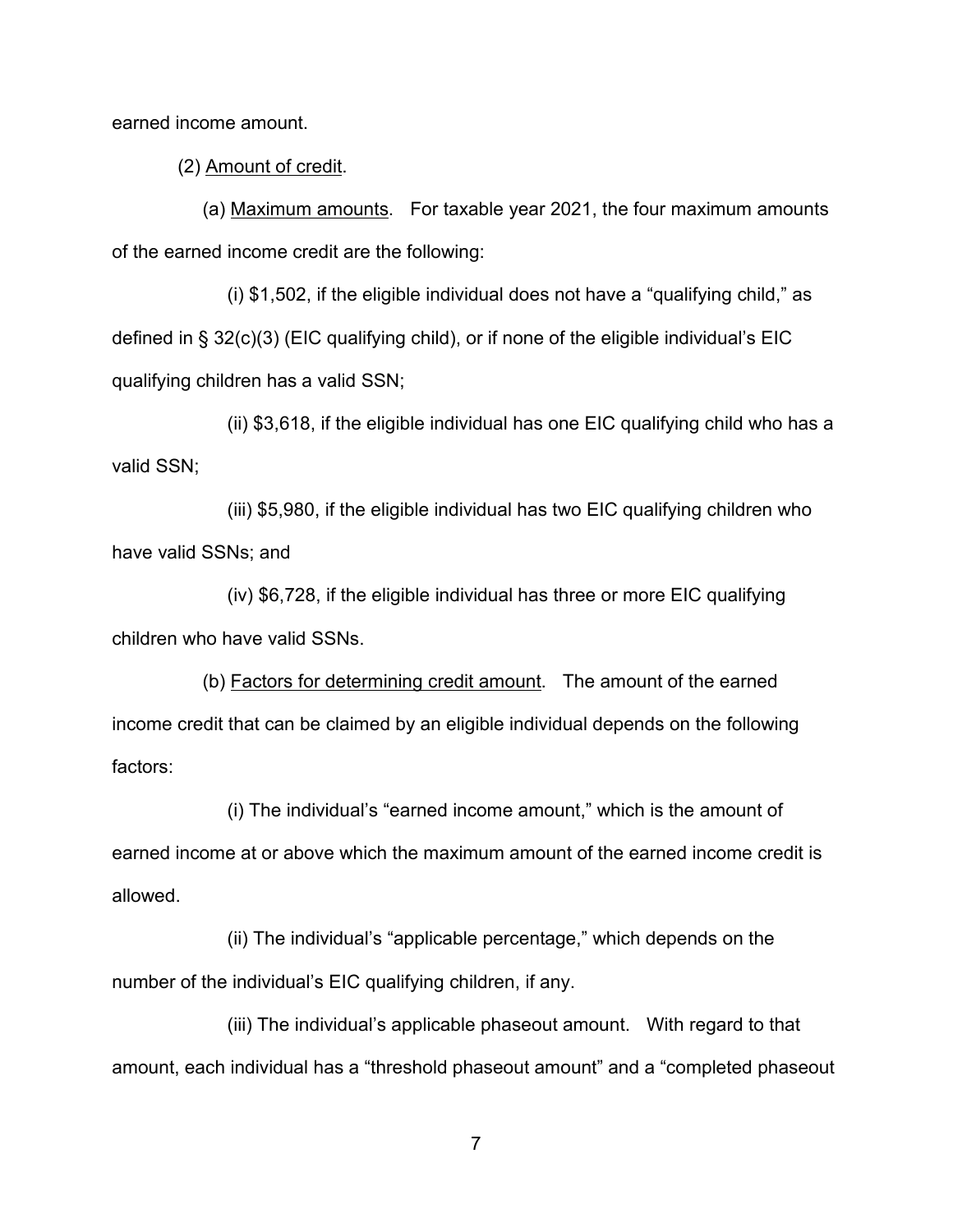amount," both of which depend on the individual's income and filing status. The "threshold phaseout amount" is the amount of AGI (or, if greater, earned income) above which the maximum amount of the credit begins to phase out. The "completed phaseout amount" is the amount of AGI (or, if greater, earned income) at or above which no credit is allowed. See generally § 32(a), (b), and (n). See also Rev. Proc. 2021-23, 2021-19 I.R.B. 1153.

 (3) SSN requirement. To claim the earned income credit for taxable year 2021, the eligible individual (and spouse, if filing a joint return) must have a valid SSN issued by the Social Security Administration by the due date of the individual's Federal income tax return (including extensions). The individual is not permitted to claim the earned income credit if the individual's SSN is not valid for employment and was issued for purposes of receiving a federally funded benefit. See generally § 32(c)(1)(E) and (m).

(4) Eligibility.

 (a) In general. Individuals who are eligible to claim the earned income credit include individuals who have an EIC qualifying child for taxable year 2021, as well as individuals who do not have an EIC qualifying child but satisfy the three following eligibility conditions for taxable year 2021. See §  $32(c)(1)(A)$ . First, the individual has a principal place of abode in the United States (determined as provided in § 32) for more than one-half of taxable year 2021. See  $\S 32(c)(1)(A)(ii)(I)$ . Second, the individual (or spouse, if filing a joint return) has attained age 19 (except for specified students who are eligible to claim the earned income credit if they have attained age 24, and qualified homeless youth or qualified former foster youth who are eligible to claim the earned income credit if they have attained age 18). See  $\S 32(c)(1)(A)(ii)(II)$  and (n).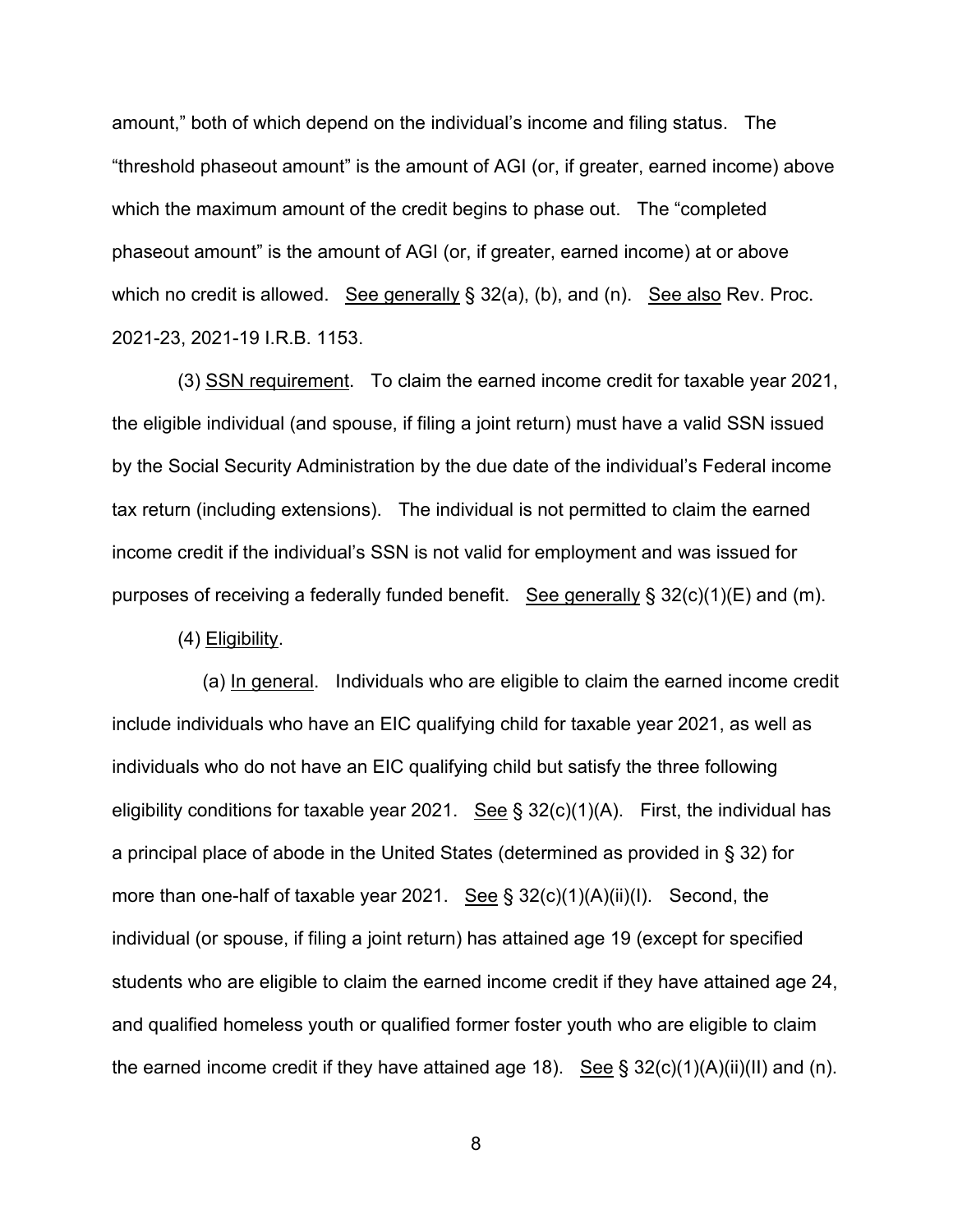Third, the individual is not a dependent for whom a deduction is allowable under § 151 to another taxpayer for taxable year 2021. See § 32(c)(1)(A)(ii)(III).

 (b) Eligibility restrictions. An individual who elects for the taxable year to exclude foreign earned income and housing cost amount under § 911 is not an eligible individual for that taxable year. See  $\S 32(c)(1)(C)$ . In addition, an individual is not eligible for the earned income credit if he or she is a nonresident alien individual for any portion of taxable year 2021, unless the individual is treated as a resident of the United States for taxable year 2021 by reason of having made the election under § 6013(g) or § 6013(h). See § 32(c)(1)(D). Lastly, an individual who is the EIC qualifying child of a taxpayer for taxable year 2021 is not eligible to claim the earned income credit for taxable year 2021. See  $\S$  32(c)(1)(B).

.05 2021 Recovery Rebate Credit and Third-Round Economic Impact Payments.

 (1) 2021 recovery rebate credit. Section 9601(a) of the American Rescue Plan added § 6428B to the Code. Section 6428B(a) provides an eligible individual a refundable tax credit against the eligible individual's Federal income tax liability (as imposed by subtitle A of the Code) for the eligible individual's taxable year 2021 (2021 recovery rebate credit).

 (a) Definition of eligible individual. Section 6428B(c) defines the term "eligible individual" for purposes of § 6428B to mean any individual other than (i) a nonresident alien individual, (ii) an individual who is a dependent of another taxpayer (as defined in § 152) for the taxable year, or (iii) an estate or trust.

(b) Amount of 2021 recovery rebate credit.

(i) In general. Section 6428B(a) provides that the amount of the 2021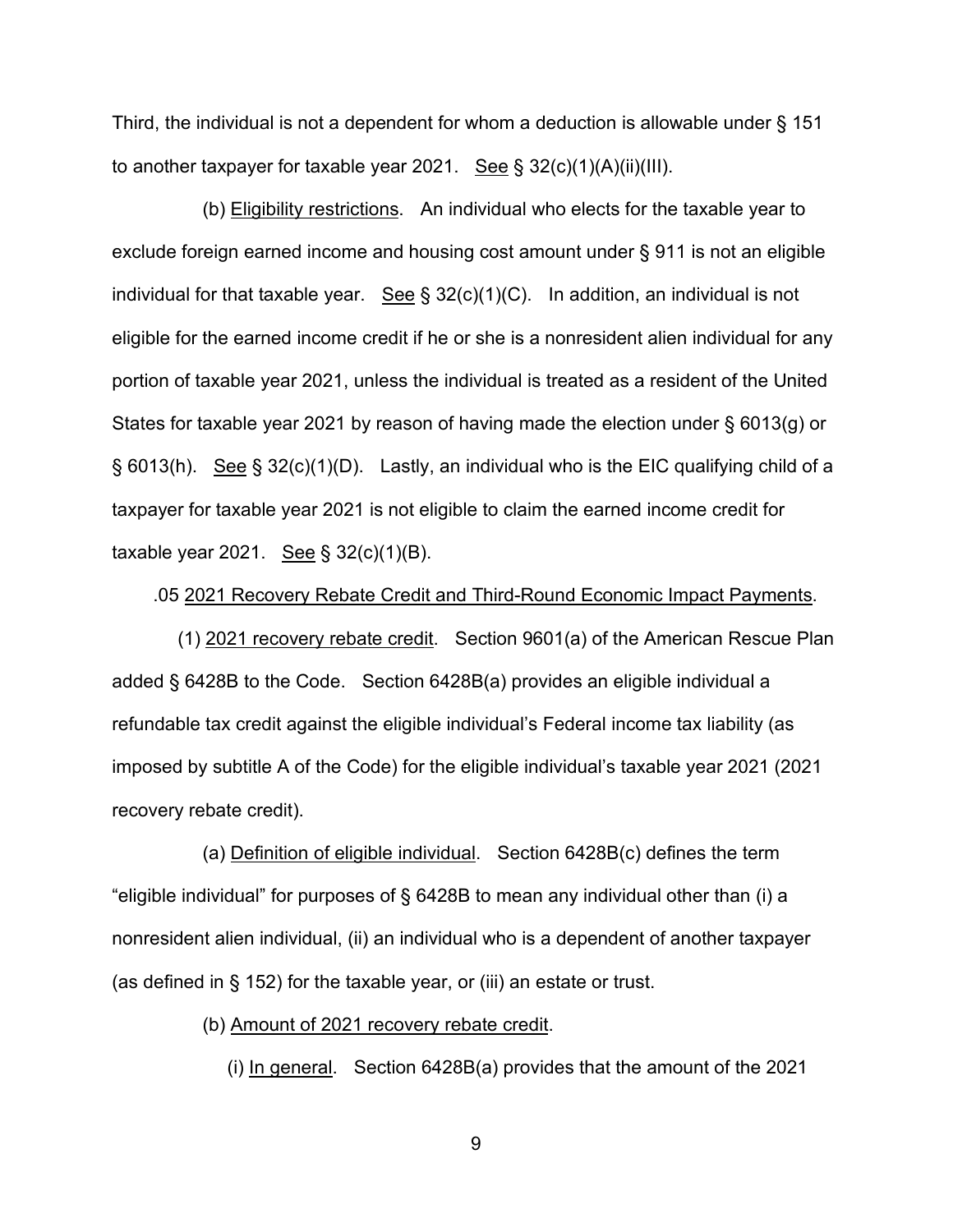recovery rebate credit equals the sum of (i) \$1,400 per eligible individual (\$2,800 in the case of a joint return) and (ii) an amount equal to the product of \$1,400 multiplied by the number of the eligible individual's dependents (within the meaning of § 152).

 (ii) Reductions in amount due to lack of SSN. If an eligible individual does not have an SSN, or if two eligible individuals who do not have an SSN file a joint return, § 6428B(e)(2) does not allow the \$1,400 amount for the eligible individual or the \$2,800 amount for the joint return, but will allow an amount for dependents (as defined in § 152) with certain taxpayer identification numbers. Section 6428B(e)(2) reduces the \$2,800 amount for a joint return to \$1,400 if one spouse has an SSN, one spouse does not have an SSN, and neither spouse was a member of the Armed Forces of the United States at any time during the taxable year. Only a dependent with an SSN or an IRS adoption taxpayer identification number (ATIN) is counted for purposes of determining the amount of the 2021 recovery rebate credit. See  $\S$  6428B(e)(2)(C) and (D). For purposes of qualifying for the 2021 recovery rebate credit, any type of SSN is sufficient if it was issued by the Social Security Administration by the due date of the eligible individual's 2021 Federal income tax return (including extensions). See  $§ 6428B(e)(2)(D)(i).$ 

 (iii) Reduction in amount due to AGI. Section 6428B(d) provides phaseouts of the credit amount based on an eligible individual's AGI.

 (iv) Reduction in amount due to receipt of advance payments. Section 6428B(f) reduces the 2021 recovery rebate credit amount that an eligible individual may claim by the aggregate refunds allowed to the eligible individual as an advance refund in calendar year 2021 (that is, through the receipt of one or more third-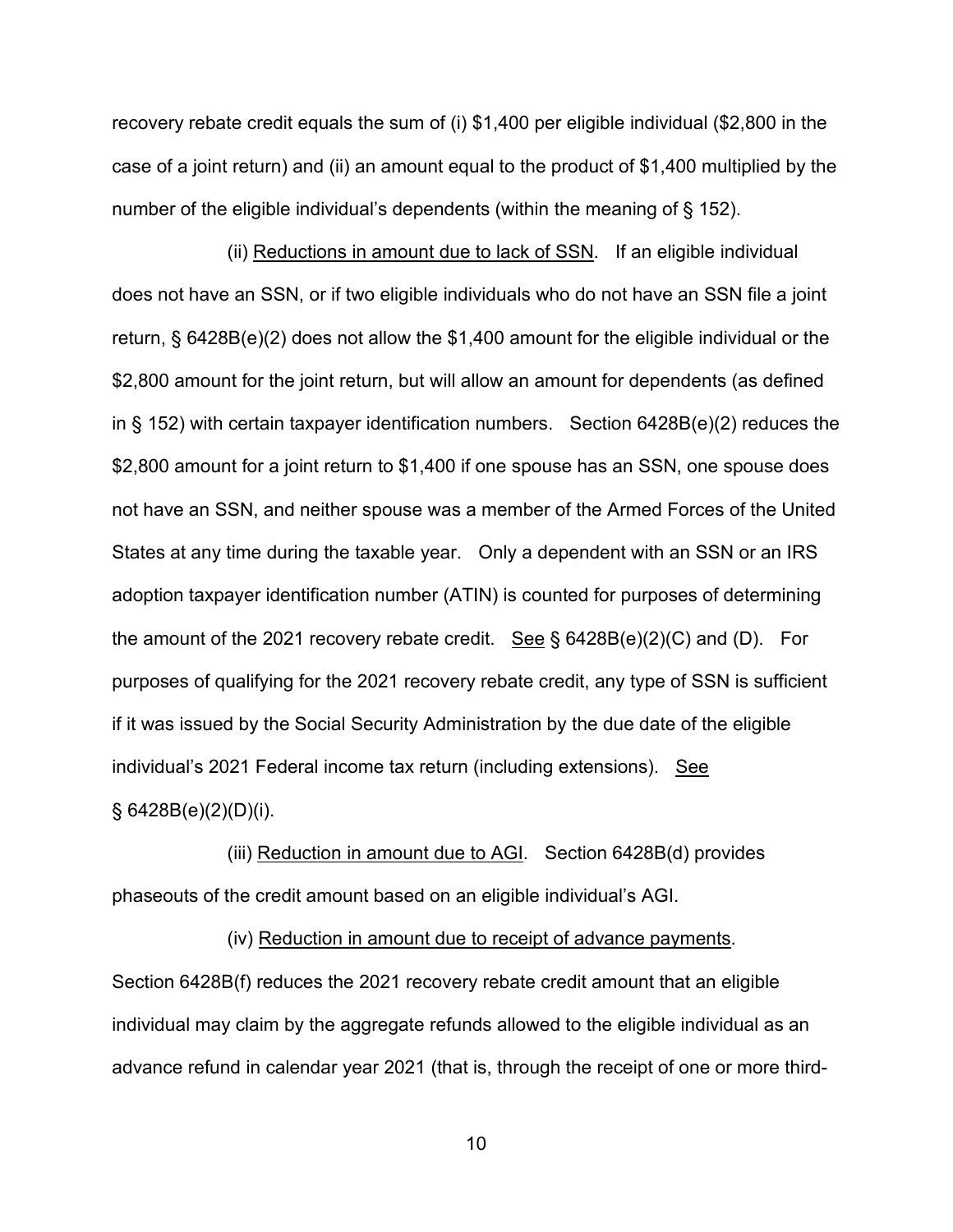round economic impact payments).

 (2) Economic impact payments. Section 6428B(g) addresses the payment of advanced refunds and credits during calendar year 2021. It authorized a third round of economic impact payments which followed two earlier rounds of advance refunds and credits for taxable year 2020. See §§ 6428(f) (regarding the first round of economic impact payments), 6428A(f) (regarding the second round of economic impact payments). All third-round economic impact payments under § 6428B(g) have been disbursed.

 .06 Revenue Procedure 2021-24. Rev. Proc. 2021-24, 2021-29 I.R.B. 19, provided two procedures for individuals not otherwise required to file 2020 Federal income tax returns to file returns to receive certain tax benefits. The first procedure, set forth in section 4 of Rev. Proc. 2021-24, permitted these individuals to file simplified returns to (i) receive advance child tax credit payments during calendar year 2021, (ii) claim the 2020 recovery rebate credit, (iii) claim the additional 2020 recovery rebate credit, and (iv) receive the third-round economic impact payment. The second procedure, set forth in section 5 of Rev. Proc. 2021-24, enabled these individuals who have zero AGI to file complete returns electronically to receive (i) advance child tax credit payments during calendar year 2021 and (ii) the third-round economic impact payment.

## SECTION 3. SCOPE

 .01 Overview. This revenue procedure allows individuals who are not required to file a Federal income tax return for taxable year 2021 to provide information to the IRS to claim the child tax credit, the 2021 recovery rebate credit, and the earned income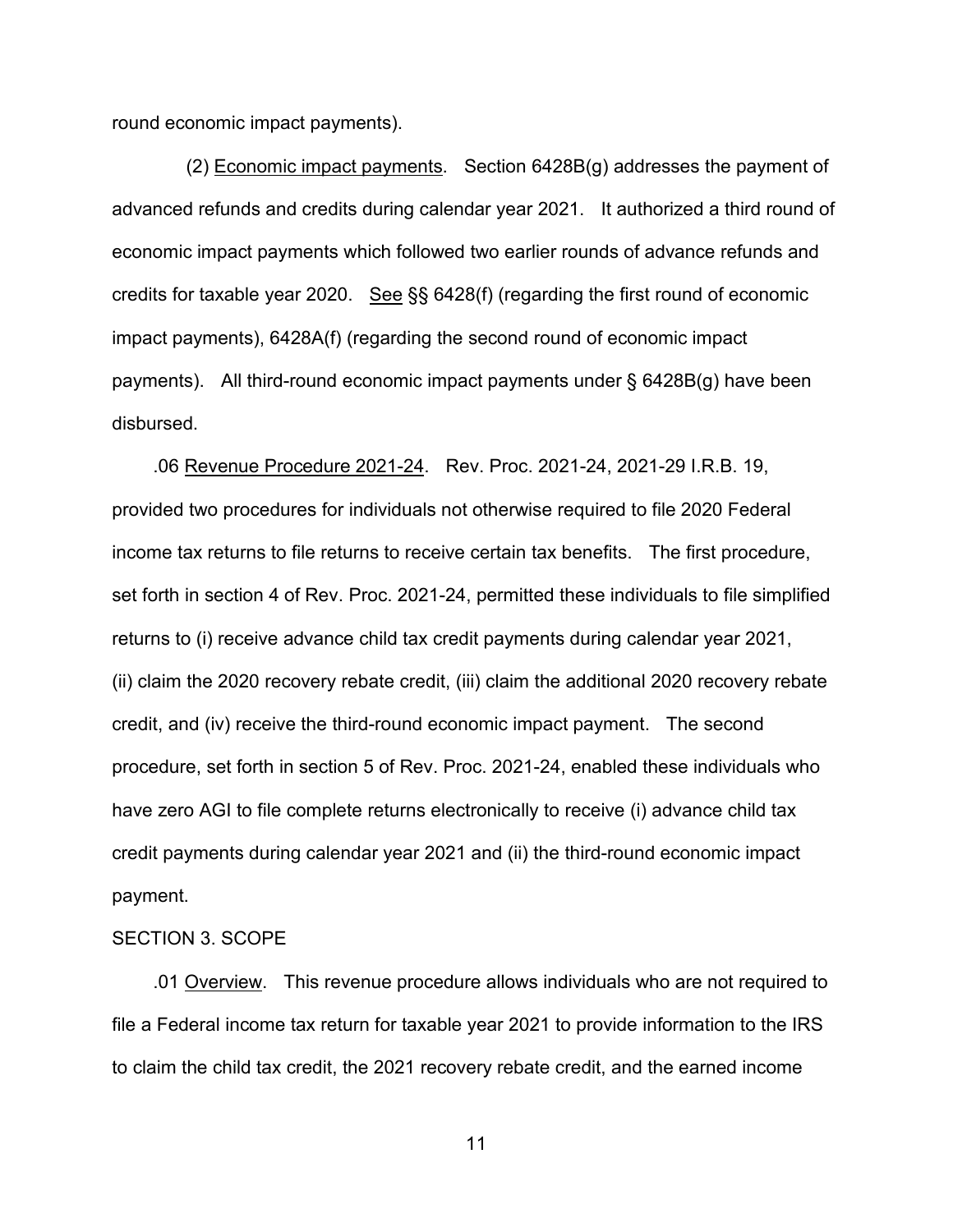credit, as well as for other purposes. Section 4 of this revenue procedure allows individuals described in that section to provide this information through an electronically filed return. The procedures set forth in section 5 and section 6 of this revenue procedure allow the individuals described in those sections to provide this information in the form of a simplified return, whether filed on paper or electronically.

 .02 Purposes of Zero AGI Filing Procedure under Section 4. The Department of the Treasury and the IRS are aware that individuals otherwise not required to file Federal income tax returns for taxable year 2021 may want to file Federal income tax returns electronically. These individuals may use tax return preparation software that does not permit them to file pursuant to a simplified procedure provided by section 5 or section 6 of this revenue procedure, or the individuals may need to file complete Federal income tax returns to receive certain State or local benefits. Many Federal income tax returns, however, cannot be filed electronically if the filer reports an AGI of zero (as opposed to an AGI of \$1 or more) and does not claim the 2021 recovery rebate credit, the child tax credit, or any amount as a refund. To facilitate the processing of electronic returns filed by individuals with zero AGI who are not otherwise required to file Federal income tax returns, section 4 of this revenue procedure provides a procedure for these individuals to file complete electronic Federal income tax returns.

 .03 Purpose of Simplified Filing Procedure under Section 5. Section 5 of this revenue procedure provides a simplified filing procedure that permits individuals who are not required to file a Federal income tax return for taxable year 2021 to receive certain Federal income tax benefits. Specifically, individuals who file a Federal income tax return for taxable year 2021 in accordance with section 5 of this revenue procedure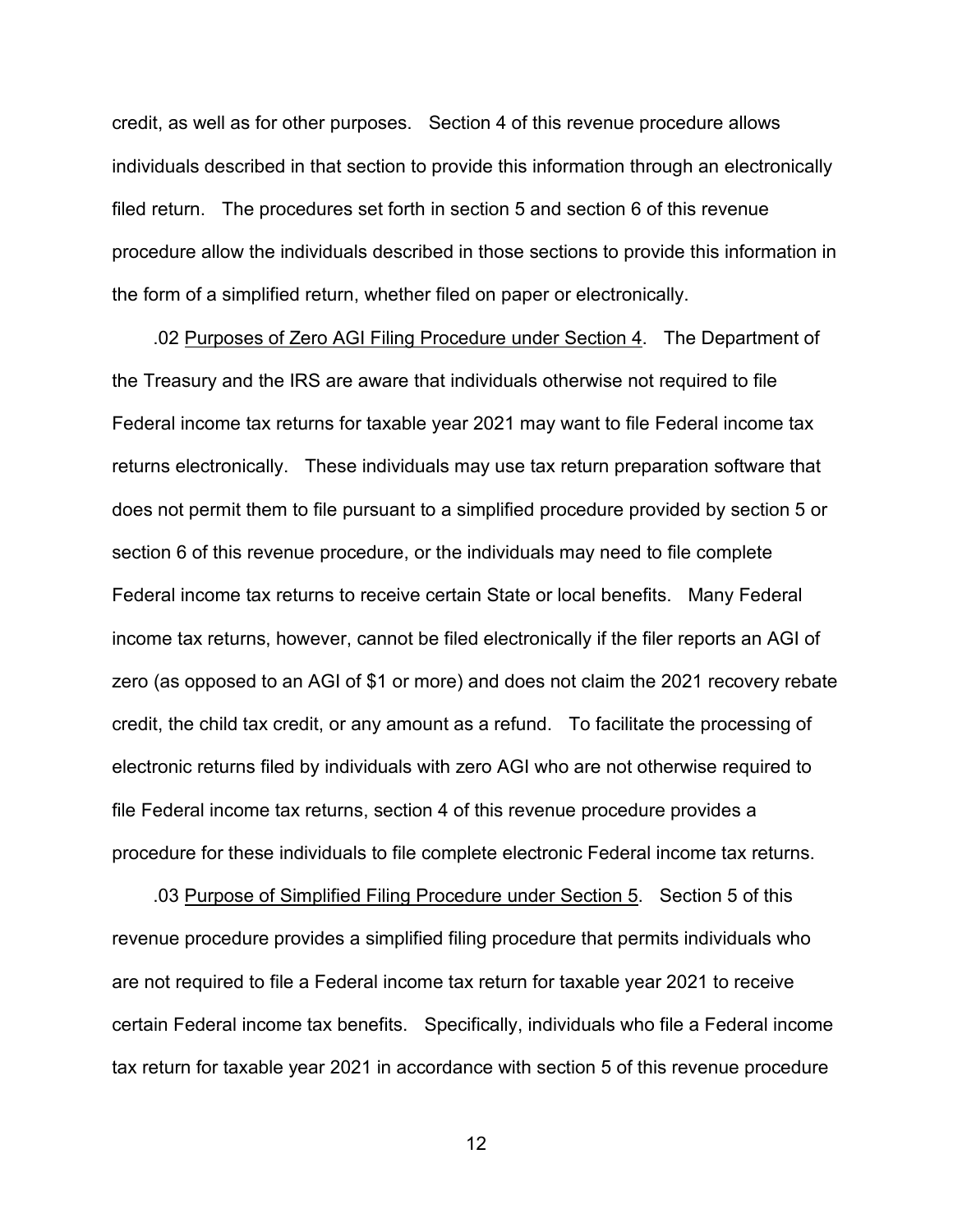may provide necessary information to claim (i) the child tax credit for taxable year 2021 and (ii) the 2021 recovery rebate credit.

 .04 Purpose of Simplified Filing Procedure under Section 6. Section 6 of this revenue procedure provides a simplified filing procedure that permits individuals who are not required to file a Federal income tax return for taxable year 2021, but who earned income during 2021 and are eligible to claim the earned income credit, to receive certain Federal income tax benefits. Specifically, eligible individuals who file a Federal income tax return for taxable year 2021 in accordance with section 6 of this revenue procedure may provide necessary information to claim (i) the earned income credit for taxable year 2021, (ii) the child tax credit for taxable year 2021, and (iii) the 2021 recovery rebate credit. This procedure also permits individuals to claim a refund of withheld Federal income tax for taxable year 2021.

 .05 U.S. Territory Residents Not Eligible. The procedures provided by this revenue procedure do not apply to a resident of American Samoa, Guam, the Commonwealth of the Northern Mariana Islands, the Commonwealth of Puerto Rico (Puerto Rico), or the U.S. Virgin Islands (each, a U.S. territory). A resident of a U.S. territory should contact their local territory tax agency for additional information about the earned income credit, the child tax credit, and the 2021 recovery rebate credit. However, a resident of Puerto Rico should refer to Form 1040-PR, *Planilla para la Declaración de la Contribución Federal sobre el Trabajo por Cuenta Propia*, or Form 1040-SS, *U.S. Self-Employment Tax Return*, and their instructions, to claim the child tax credit for taxable year 2021.

.06 Individuals Who Are Required to File a 2021 Federal Income Tax Return Not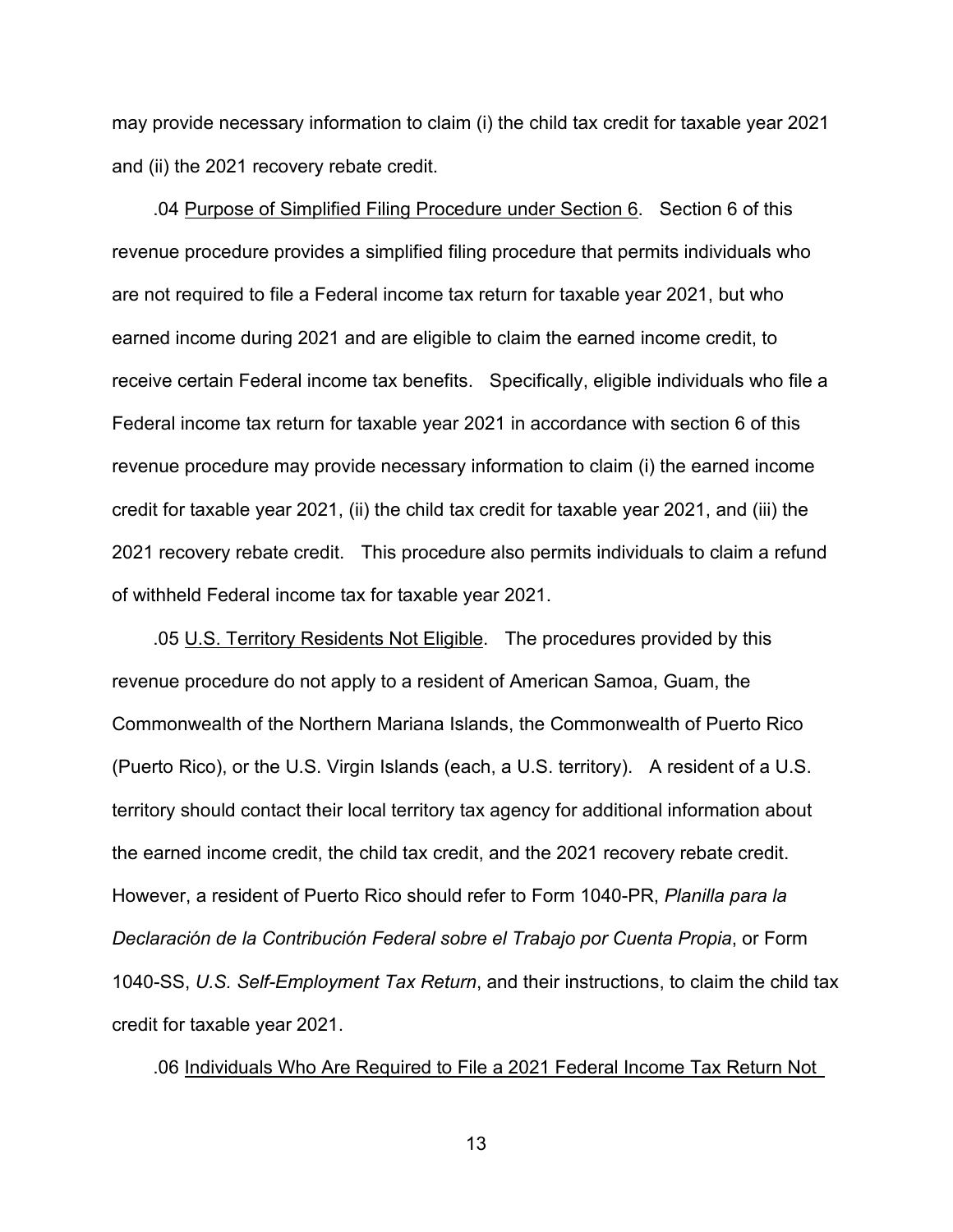Eligible. The procedures provided by this revenue procedure do not apply to individuals who are required to file Federal income tax returns for taxable year 2021 (for example, individuals reconciling advance payment of the premium tax credit under § 36B).

 .07 Individuals Who Previously Filed a 2021 Federal Income Tax Return Not **Eligible.** The procedures provided by this revenue procedure do not apply to individuals who already filed a paper or electronic Federal income tax return for taxable year 2021. Such individuals do not need to file any additional forms or otherwise contact the IRS to claim (i) the earned income credit for themselves and each EIC qualifying child, (ii) the child tax credit for each CTC qualifying child, or (iii) a 2021 recovery rebate credit for themselves and each eligible dependent (as defined in § 152), if those credits were claimed on the previously filed return for taxable year 2021. SECTION 4. SPECIAL PROCEDURE FOR ZERO AGI FILERS

.01 Federal Income Tax Return Filed Electronically.

 (1) Electronic filing procedure. Subject to section 4.01(2) of this revenue procedure, under the requirements in this section 4, a zero AGI filer may file electronically Form 1040, *U.S. Individual Income Tax Return*, Form 1040-SR, *U.S. Tax Return for Seniors*, or Form 1040-NR, *U.S. Nonresident Alien Income Tax Return*, for taxable year 2021.

 (2) Procedure does not apply to paper returns. The special procedure in this section 4 applies only to an electronically filed return for a zero AGI filer and does not apply to a return filed on paper.

.02 Definition of Zero AGI Filer. For purposes of this section 4, a "zero AGI filer" is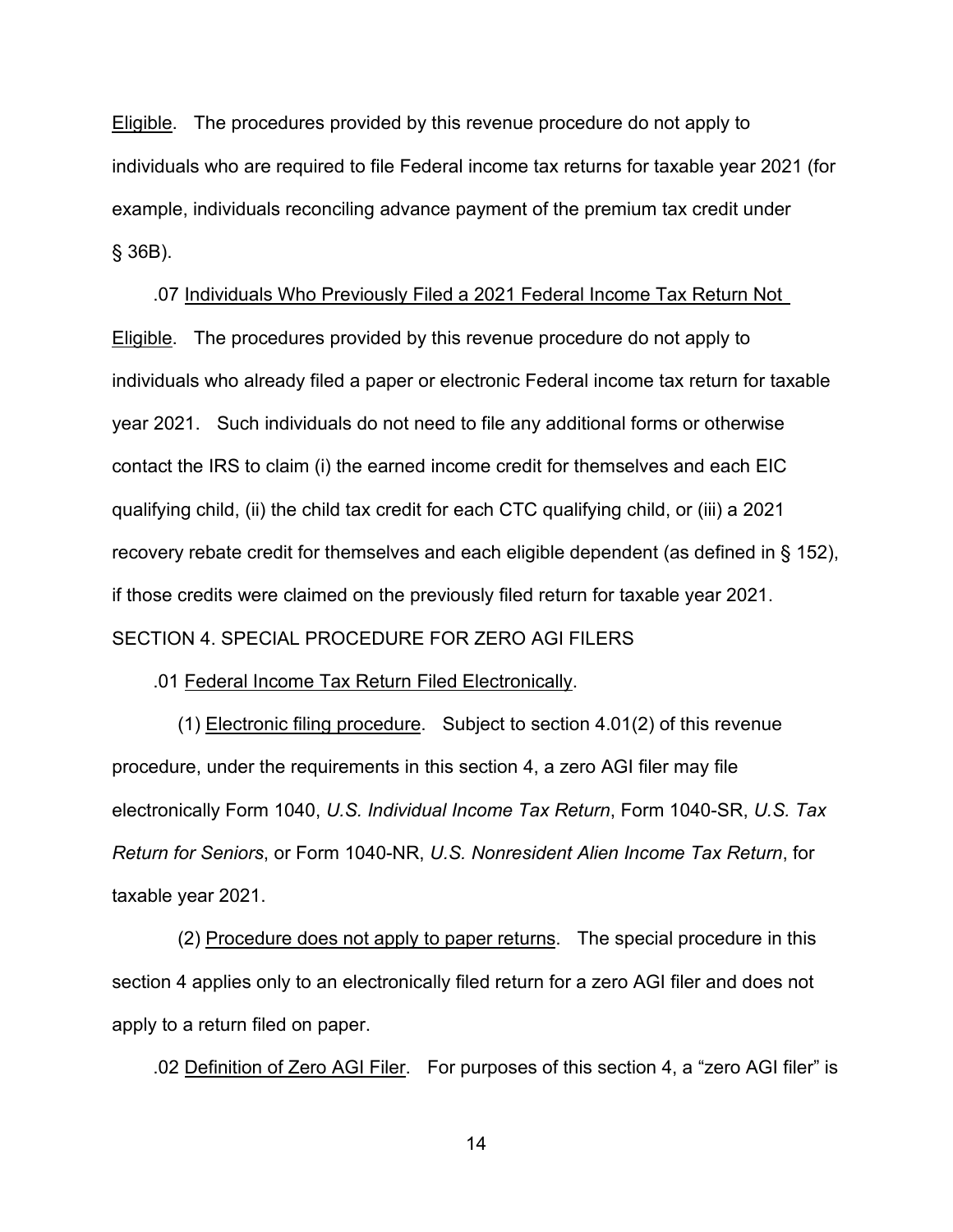an individual--

(1) Who is not required to file a Federal income tax return for taxable year 2021;

 (2) Who has gross income for taxable year 2021 that is less than their applicable standard deduction amount;

 (3) Who has zero AGI for taxable year 2021 (that is, the individual has zero AGI for taxable year 2021 reportable on line 11 of Form 1040, Form 1040-SR, or Form 1040-NR);

(4) Who has not already filed a Federal income tax return for taxable year 2021;

(5) Who—

 (a) has a principal place of abode in the United States (determined as provided in § 32) for more than one-half of taxable year 2021, or

 (b) files a joint return with an individual who satisfies the requirement described in section 4.02(5)(a) of this revenue procedure; and

(6) Who is not a resident of a U.S. territory.

 .03 Required Information. In addition to all other information required to be entered on Form 1040, Form 1040-SR, or Form 1040-NR, a zero AGI filer must enter the following:

(1) \$1 as taxable interest on line 2b of the form;

(2) \$1 as total income on line 9 of the form; and

(3) \$1 as AGI on line 11 of the form.

 .04 Signature. A zero AGI filer must sign the return under penalties of perjury, including the filer's identity protection personal identification number (that is, the filer's IP PIN), if applicable, as part of the filer's signature. In addition, a zero AGI filer may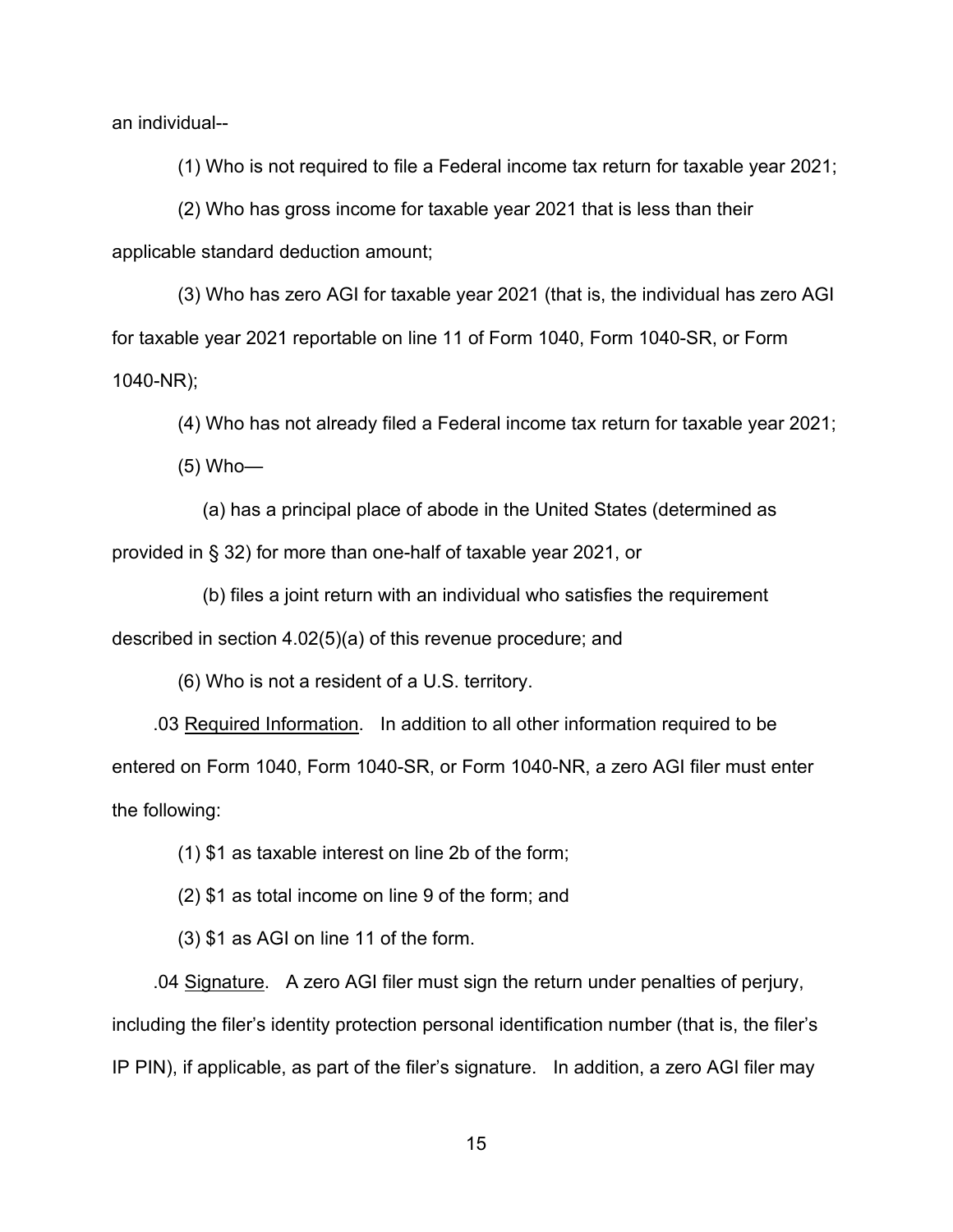enter the identifying information of any third-party designee, if applicable, at the bottom of page 2 of Form 1040, Form 1040-SR, or Form 1040-NR. A zero AGI filer who has been assigned an IP PIN, but has misplaced it, may retrieve the IP PIN at [https://www.irs.gov/identity-theft-fraud-scams/retrieve-your-ip-pin.](https://www.irs.gov/identity-theft-fraud-scams/retrieve-your-ip-pin)

 .05 Accuracy of Return. Individuals who report incorrect information regarding qualifying children or other dependents or otherwise provide incorrect information on their returns may be liable for civil or criminal penalties. However, the IRS will not challenge the accuracy of the items of income reported on a return that an individual files in accordance with this section 4 if the individual is eligible to use the procedure in this section 4 and the instructions in this section 4 direct that the items be so reported. SECTION 5. SPECIAL PROCEDURE FOR CTC/RRC FILERS

 .01 Federal Income Tax Return Filed on Paper or Electronically. Under the simplified procedure set forth in this section 5, a simplified return may be filed, on paper or electronically, for taxable year 2021 on a Form 1040, Form 1040-SR, or Form 1040- NR. A Federal income tax return for taxable year 2021 filed under the simplified procedure in this section 5 will result in the following:

(1) The CTC/RRC filer may claim the child tax credit for taxable year 2021.

 (2) The CTC/RRC filer may claim the 2021 recovery rebate credit for taxable year 2021. A nonresident alien is not eligible under § 6428B(c)(1) to claim the 2021 recovery rebate credit.

 .02 Definition of CTC/RRC Filer. For purposes of this section 5, a "CTC/RRC filer" is an individual—

(1) Who is not required to file a Federal income tax return for taxable year 2021;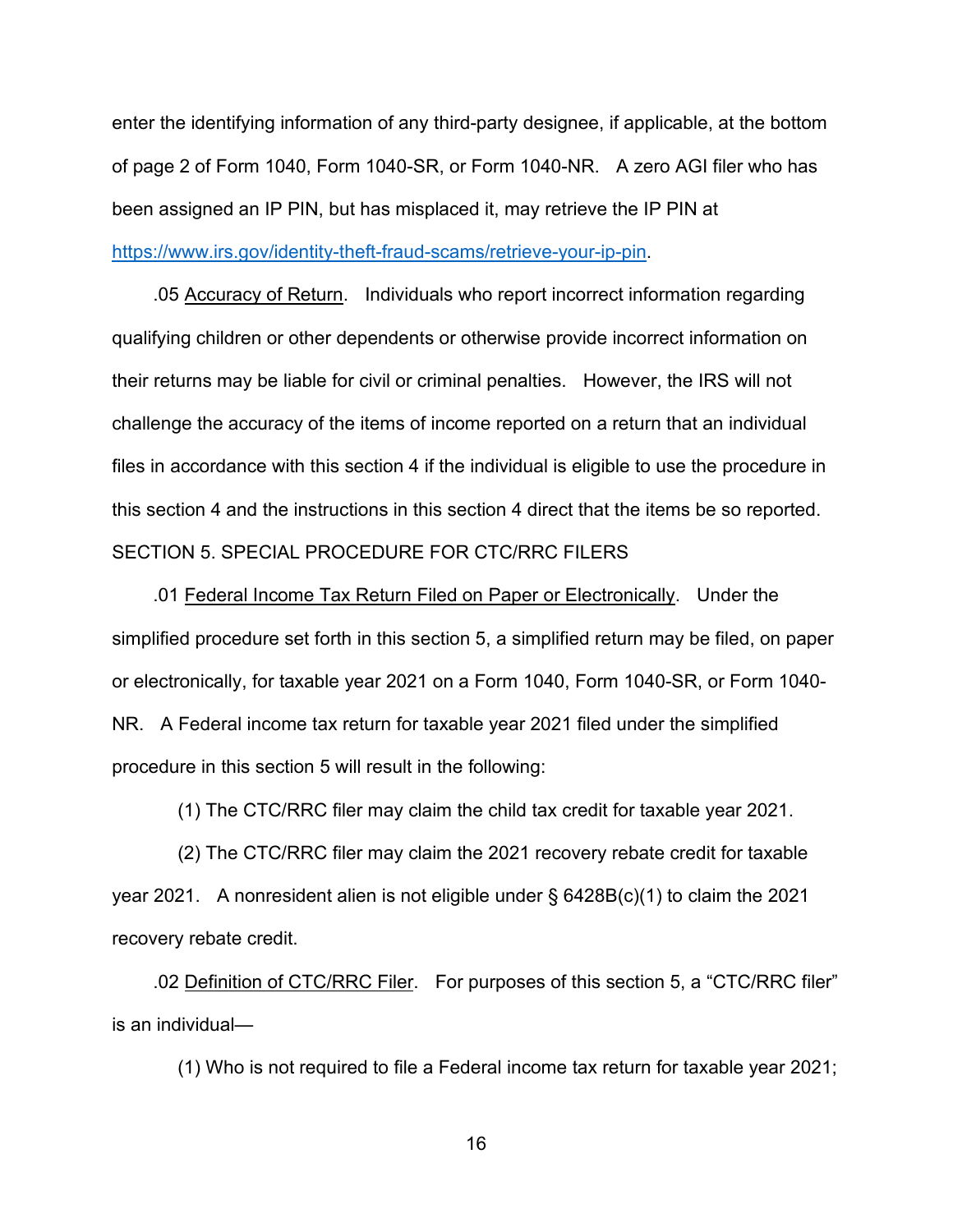(2) Who has gross income for taxable year 2021 that is less than their applicable standard deduction amount;

 (3) Who has not already filed a paper or electronic Federal income tax return for taxable year 2021;

(4) Who has an SSN or IRS individual taxpayer identification number (ITIN);

(5) Who--

 (a) has a principal place of abode in the United States (determined as provided in § 32) for more than one-half of taxable year 2021, or

 (b) files a joint return with an individual who satisfies the requirement described in section 5.02(5)(a) of this revenue procedure; and

(6) Who is not a resident of a U.S. territory.

## .03 Simplified Filing Method.

 (1) Overview. In the case of a CTC/RRC filer, the IRS will process the filer's Form 1040, Form 1040-SR, or Form 1040-NR for taxable year 2021 to calculate the Federal income tax benefits described in section 5.01 of this revenue procedure if the form is prepared in the manner required by this section 5.03. The Form 1040, Form 1040-SR, or Form 1040-NR must include the information described in this section 5.03.

 (2) Write Rev. Proc. 2022-12 on form. A CTC/RRC filer who files the Form 1040, Form 1040-SR, or Form 1040-NR on paper must indicate "Rev. Proc. 2022-12" above the printed material at the top of page 1.

(3) Required general information.

(a) Filing status. A CTC/RRC filer must select their filing status for taxable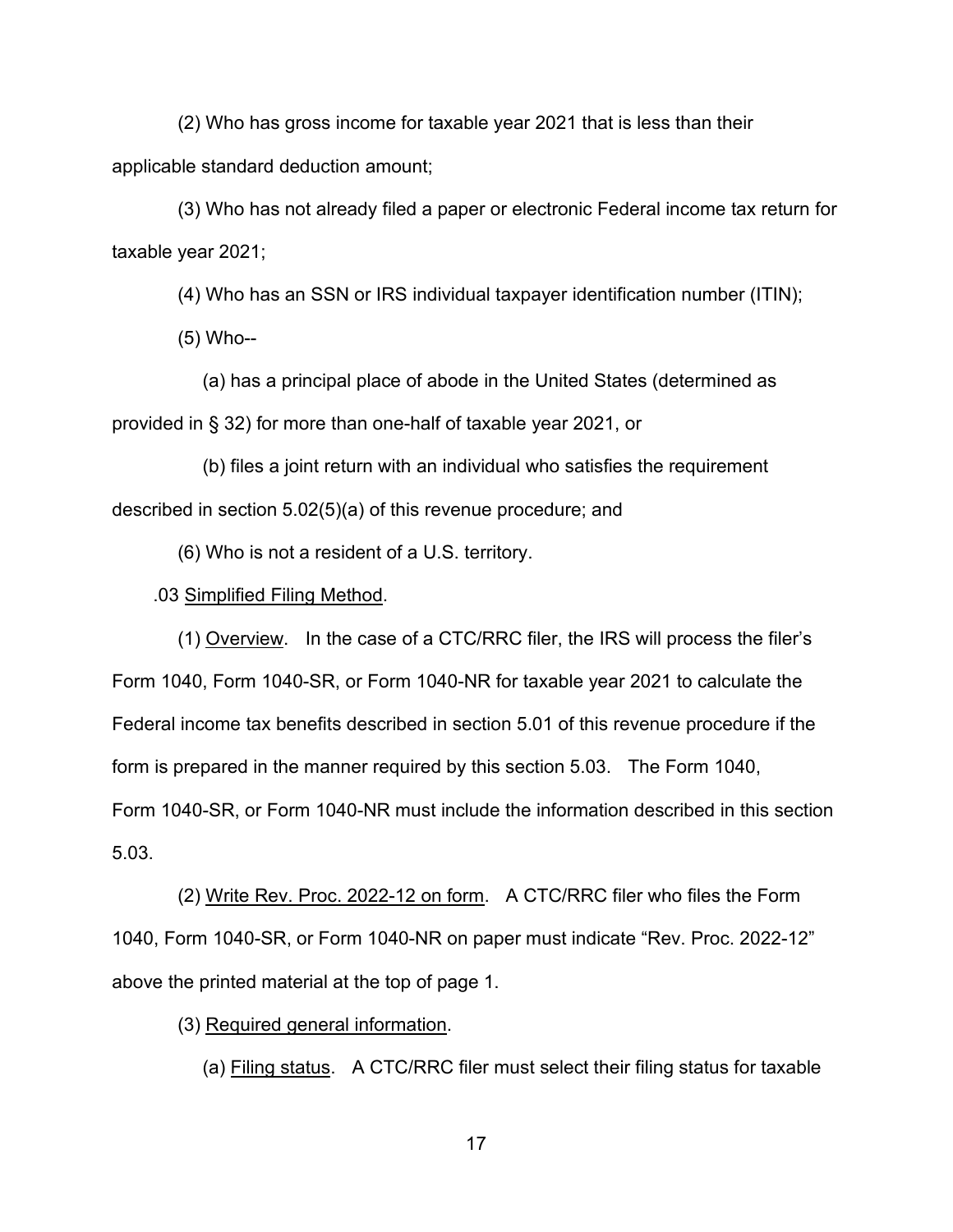year 2021 at the top of Form 1040, Form 1040-SR, or Form 1040-NR.

 (b) Personal information. A CTC/RRC filer must enter their name, mailing address, and SSN or ITIN, and the name and SSN or ITIN of their spouse if filing a joint return, on the appropriate lines of Form 1040, Form 1040-SR, or Form 1040-NR.

 (4) Individuals who could be claimed as dependents by other individuals. A CTC/RRC filer must check the applicable boxes in the top line of the "Standard Deduction" section of the Form 1040, Form 1040-SR, or Form 1040-NR for each individual who can be claimed as a dependent by any other individual for taxable year 2021.

### (5) General information regarding dependents.

 (a) In general. A CTC/RRC filer should complete the appropriate lines in the "Dependents" section of Form 1040, Form 1040-SR, or Form 1040-NR regarding each dependent for taxable year 2021 who has an SSN or an ATIN. For each individual claimed as a dependent, a CTC/RRC filer must provide the name, SSN or ATIN, and relationship to the individual.

 (b) CTC qualifying children. A CTC/RRC filer should check the child tax credit box in Column (4) of the "Dependents" section for each dependent who is a CTC qualifying child for taxable year 2021 who has an SSN that is valid for employment.

 (6) Limited information to provide in lines 1 through 38. A CTC/RRC filer must leave blank lines 1 through 38 of Form 1040, Form 1040-SR, or Form 1040-NR even if the values for these lines are in fact not zero, except as provided in this section 5.03(6):

 (a) Line 12 (standard deduction or itemized deductions). A CTC/RRC filer must enter the applicable standard deduction amount for their filing status on line 12a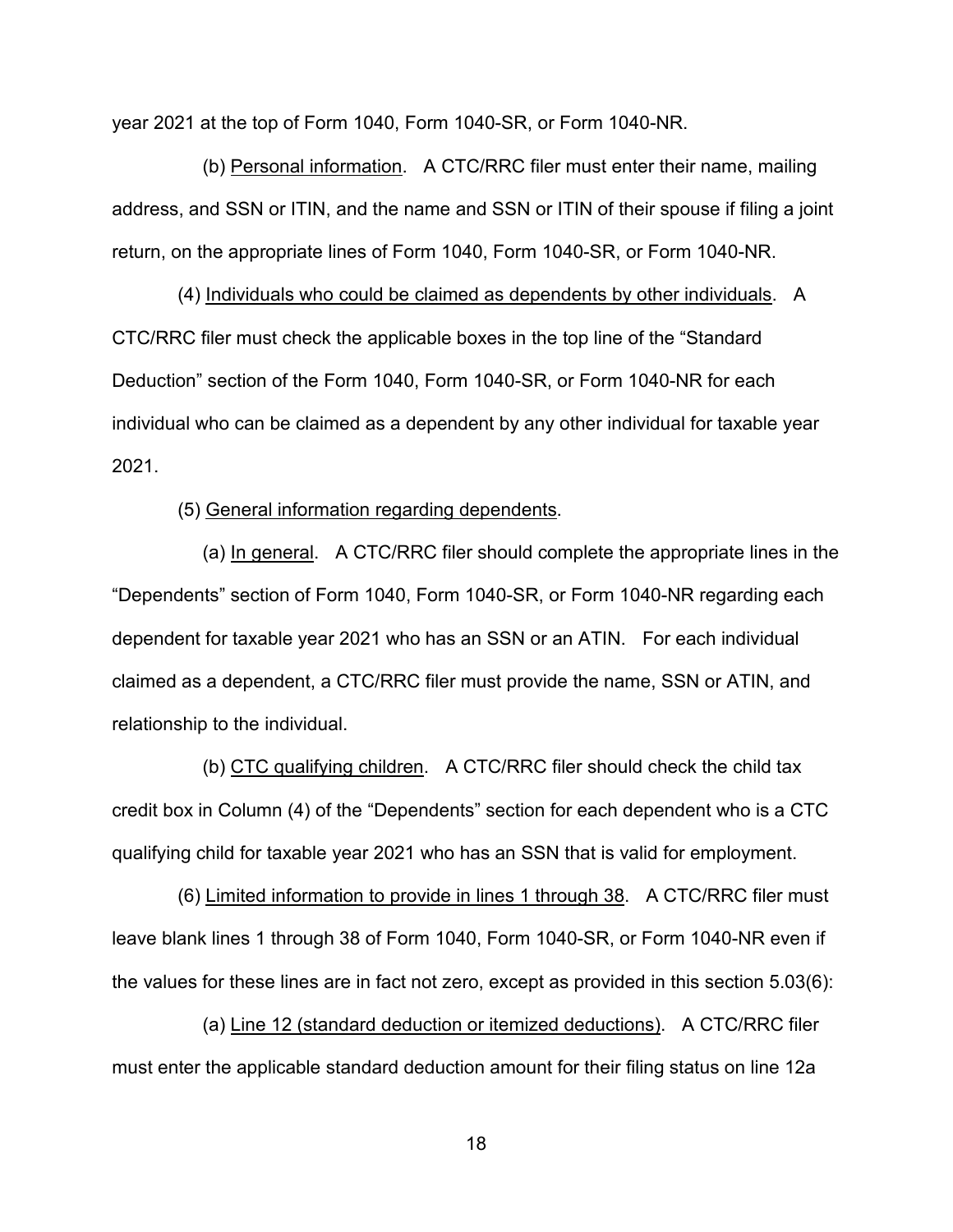(standard deduction or itemized deductions) and line 12c (sum of lines 12a and 12b). The filer must leave line 12b blank.

 (b) Line 14 (sum of lines 12c and 13). A CTC/RRC filer must enter the amount entered on line 12c.

(c) Line 15 (taxable income). A CTC/RRC filer must enter \$0 on line 15.

 (d) Line 28 (2021 child tax credit entry). A CTC/RRC filer may enter the amount of the filer's child tax credit for taxable year 2021 on line 28. The credit amount may be computed using Schedule 8812 (Form 1040), available at

[https://www.irs.gov/Schedule8812,](https://www.irs.gov/Schedule8812) and information from the filer's Letter 6419 or the filer's IRS online account at [https://www.irs.gov/account.](https://www.irs.gov/account) The CTC/RRC filer claiming the child tax credit must attach the Schedule 8812 to the filer's Form 1040, Form 1040- SR, or Form 1040-NR. Providing the correct amount of the filer's child tax credit for taxable year 2021 will allow for faster processing of the return and issuance of any tax refund. The IRS will correct any incorrect amount claimed on line 28, but the correction will delay processing of the return and the issuance of any tax refund.

 (e) Line 30 (2021 recovery rebate credit entry). A CTC/RRC filer may enter the amount of the filer's 2021 recovery rebate credit on line 30. The credit amount may be computed using the Recovery Rebate Credit Worksheet for line 30 in the 2021 Instructions for Form 1040 and Form 1040-SR, available at [https://www.irs.gov/Form1040,](https://www.irs.gov/Form1040) and information from the filer's Letter 6475 or the filer's IRS online account at [https://www.irs.gov/account.](https://www.irs.gov/account) Providing the correct amount of the filer's 2021 recovery rebate credit will allow for faster processing of the return and issuance of any tax refund. The IRS will correct any incorrect amount (other than \$0)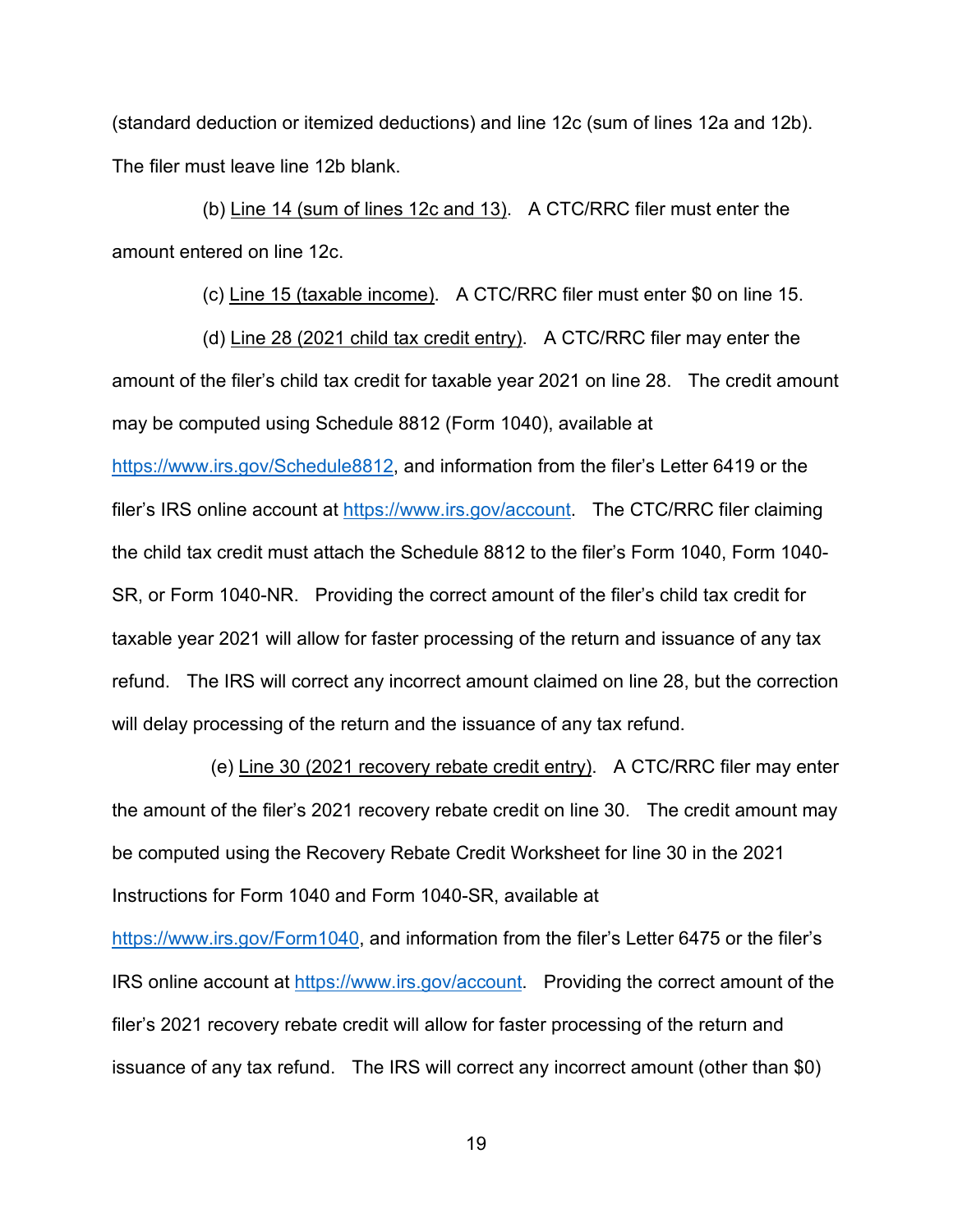claimed on line 30, but the correction will delay processing of the return and the issuance of any tax refund.

 (f) Lines 32 through 35a. A CTC/RRC filer must enter the sum of lines 28 and 30 on lines 32 through 35a.

 (g) Line 35a checkbox (split direct deposit indicator). A CTC/RRC filer may not check the box on line 35a.

 (h) Lines 35b through 35d (direct deposit information). A CTC/RRC filer may request the direct deposit of their taxable year 2021 tax refund into an account at a bank or other financial institution by entering the information on lines 35b through 35d. The CTC/RRC filer must not request their taxable year 2021 tax refund be deposited into an account that is not in the name of that filer (for example, a CTC/RRC filer must not request a direct deposit of their taxable year 2021 tax refund into their tax return preparer's account).

 .04 Signature. A CTC/RRC filer must sign the return under penalties of perjury, including the filer's identity protection personal identification number (that is, the filer's IP PIN), if applicable, as part of the filer's signature. In addition, the CTC/RRC filer may enter the identifying information of any third-party designee, if applicable, at the bottom of page 2 of Form 1040, Form 1040-SR, or Form 1040-NR. A CTC/RRC filer who has been assigned an IP PIN, but has misplaced it, may retrieve the IP PIN at [https://www.irs.gov/identity-theft-fraud-scams/retrieve-your-ip-pin.](https://www.irs.gov/identity-theft-fraud-scams/retrieve-your-ip-pin)

 .05 Simplified Return Is a Federal Income Tax Return. A simplified return completed in accordance with the procedure described in section 5.03 of this revenue procedure is a taxable year 2021 Federal income tax return for all purposes, whether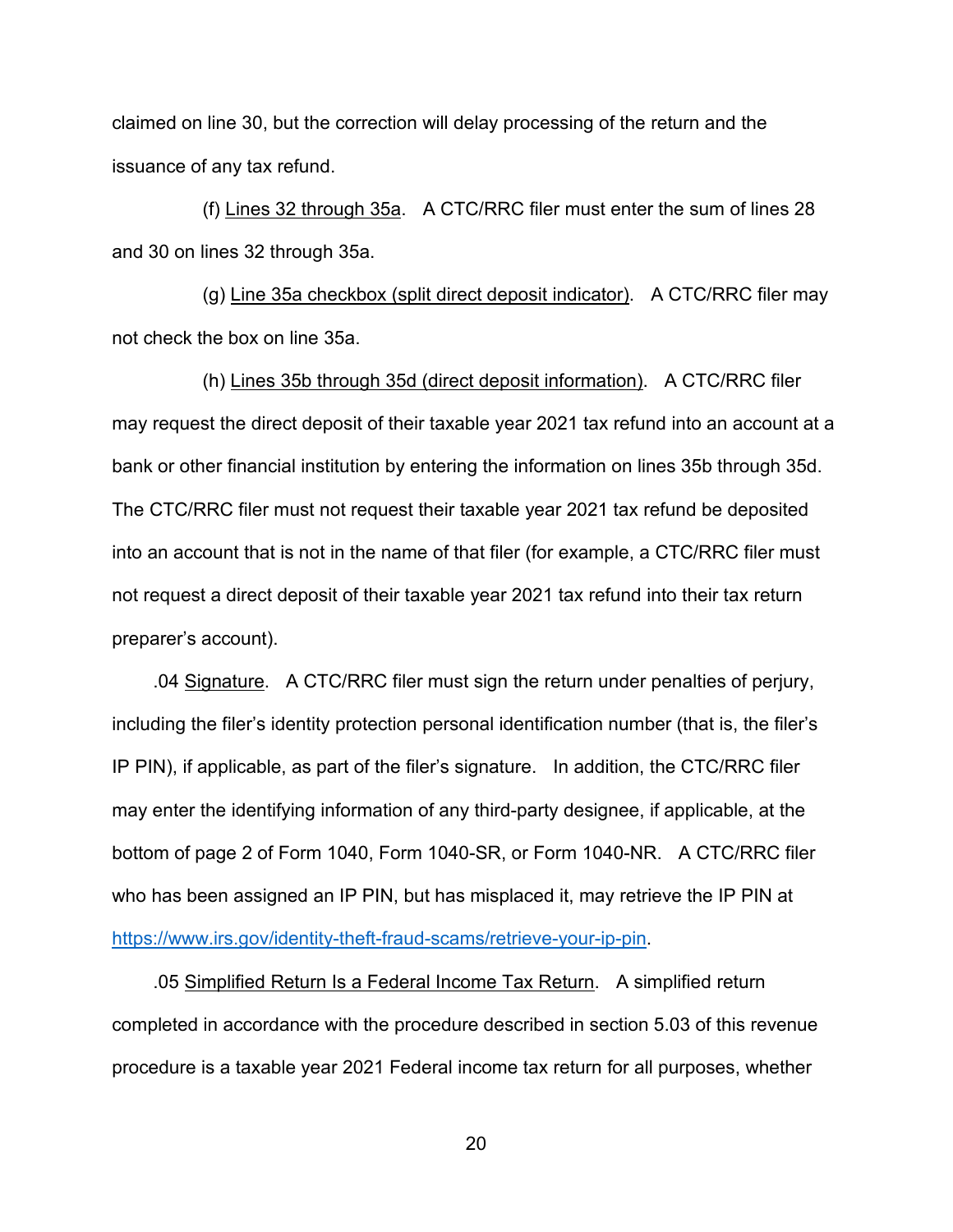filed on paper or electronically.

 .06 Accuracy of Return. Individuals who report incorrect information regarding qualifying children or other dependents or otherwise provide incorrect information on simplified returns may be liable for civil or criminal penalties. However, the IRS will not challenge the omission of the items of income on a simplified return that an individual files in accordance with this section 5 if the individual is eligible to use the procedure in this section 5 and the instructions in this section 5 direct that the items be omitted. SECTION 6. SPECIAL PROCEDURE FOR EIC/CTC/RRC FILERS

 .01 Federal Income Tax Return Filed on Paper or Electronically. Under the simplified procedure set forth in this section 6, a simplified return may be filed, on paper or electronically, on a Form 1040 or Form 1040-SR. A Federal income tax return for taxable year 2021 filed under the simplified procedure in this section 6 will result in the following:

 (1) The EIC/CTC/RRC filer may claim the earned income credit for taxable year 2021.

(2) The EIC/CTC/RRC filer may claim the child tax credit for taxable year 2021.

 (3) The EIC/CTC/RRC filer may claim the 2021 recovery rebate credit for taxable year 2021.

 .02 Definition of EIC/CTC/RRC Filer. For purposes of this section 6, an "EIC/CTC/RRC filer" is an individual--

(1) Who is not required to file a Federal income tax return for taxable year 2021;

 (2) Who has gross income for taxable year 2021 that is less than their applicable standard deduction amount;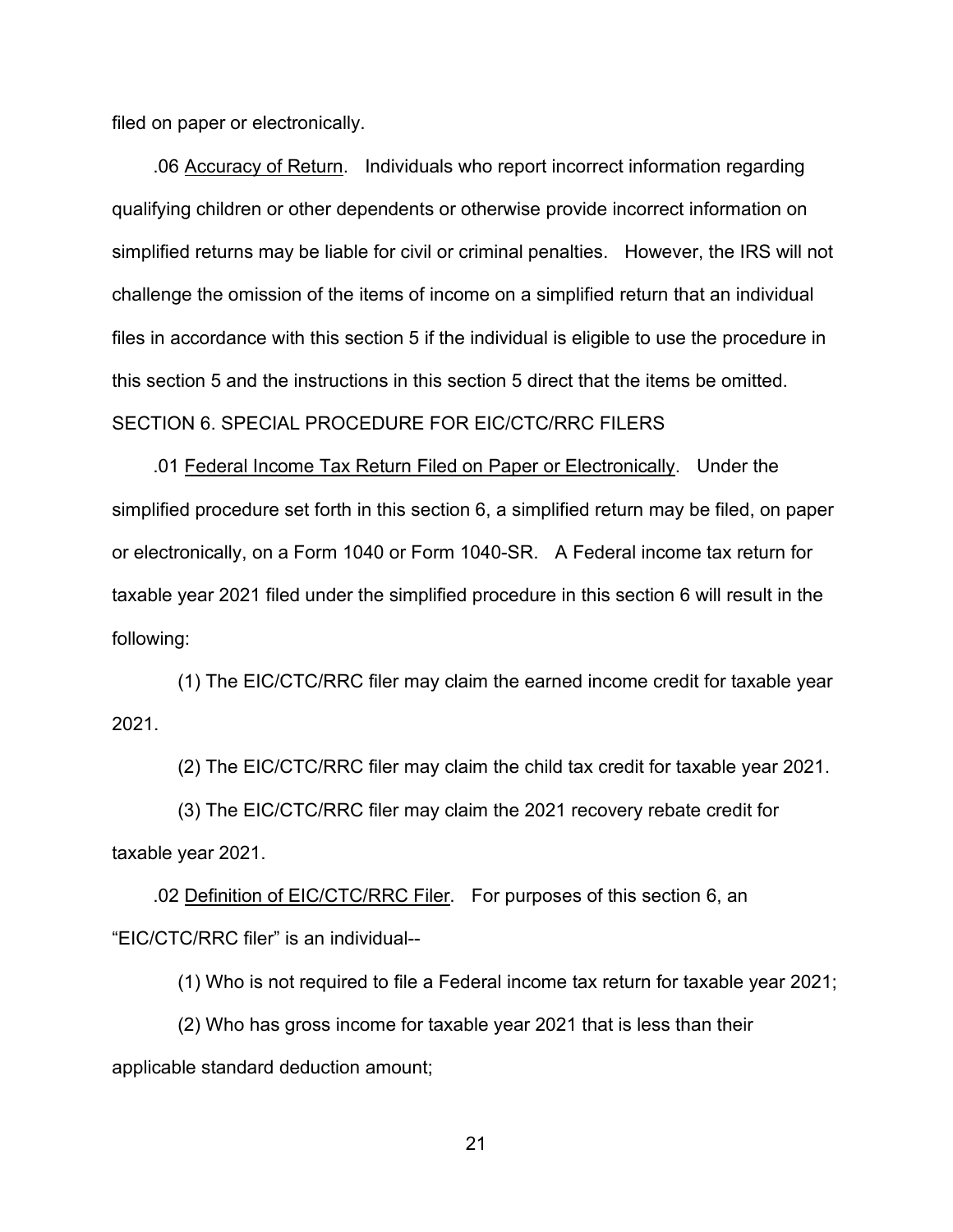(3) Who has earned income (as defined in § 32(c)(2)) for taxable year 2021, and has--

 (a) no income other than such earned income required to be reported on line 1 of the Form 1040 or Form 1040-SR (Form W-2 earned income), or

 (b) income in addition to Form W-2 earned income, but has gross income for taxable year 2021 that is less than their applicable earned income credit "threshold phaseout amount" (as provided in section  $2.04(2)(b)(iii)$  of this revenue procedure);

 (4) Who does not have an aggregate amount of disqualified income (as defined in § 32(i)(2)) in excess of \$10,000;

 (5) Who has not already filed a paper or electronic Federal income tax return for taxable year 2021;

 (6) Who has an SSN that is valid for the earned income credit, as described in section 2.04(3) of this revenue procedure;

 (7) Who is a United States citizen or resident alien (or is treated as a United States resident alien in accordance with an election under § 6013(g) or (h));

(8) Who--

 (a) has a principal place of abode in the United States (determined as provided in § 32) for more than one-half of taxable year 2021, or

 (b) files a joint return with an individual who satisfies the requirement described in section 6.02(8)(a) of this revenue procedure; and

(9) Who is not a resident of a U.S. territory.

.03 Simplified Filing Method.

(1) Overview. In the case of an EIC/CTC/RRC filer, the IRS will process the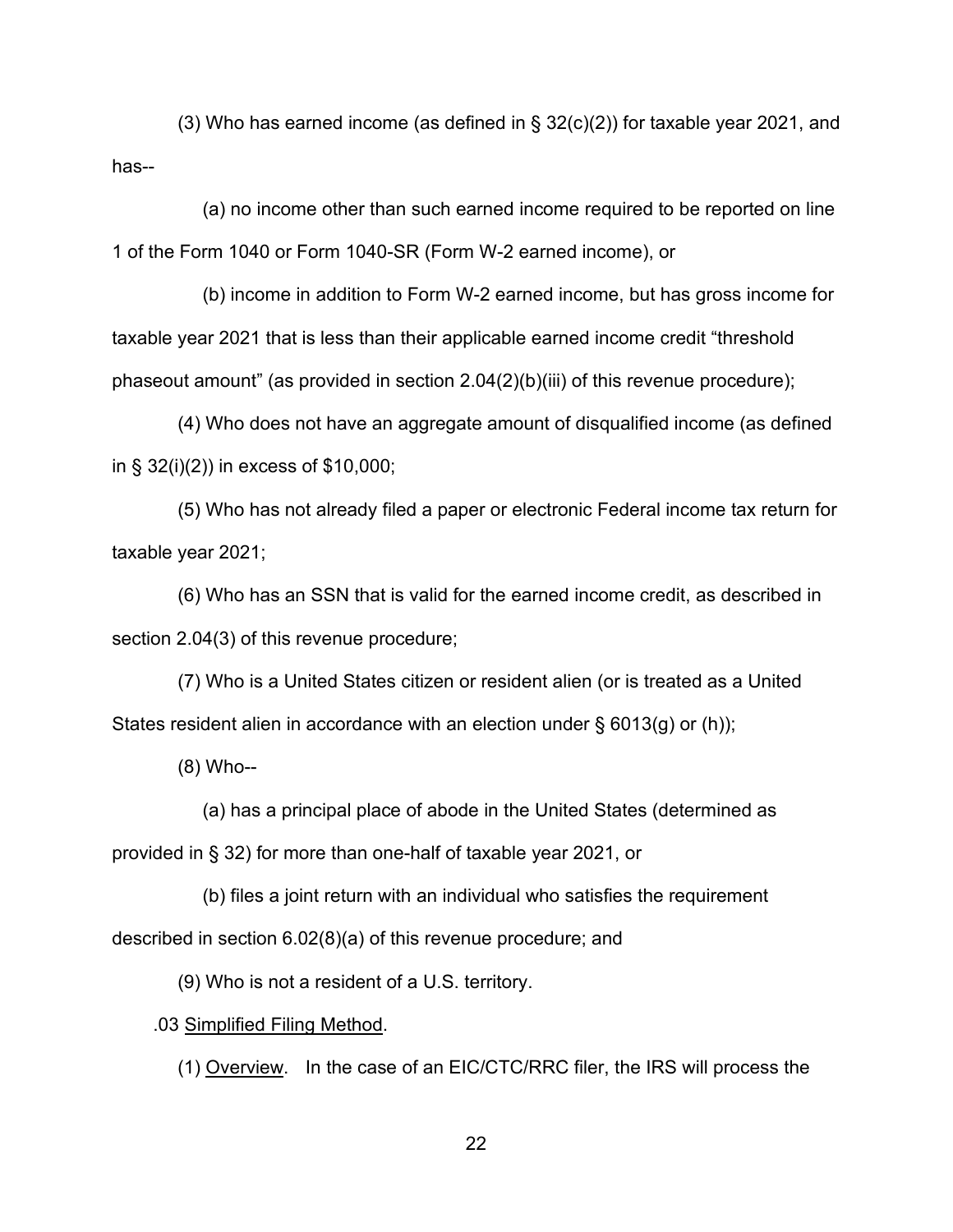filer's Form 1040 or Form 1040-SR for taxable year 2021 to calculate the Federal income tax benefits described in section 6.01 of this revenue procedure if the form is prepared in the manner required by this section 6.03. The Form 1040 or Form 1040- SR must include the information described in this section 6.03.

 (2) Write Rev. Proc. 2022-12 on form. An EIC/CTC/RRC filer who files the Form 1040 or Form 1040-SR on paper must indicate "Rev. Proc. 2022-12" above the printed material at the top of page 1.

(3) Required general information.

 (a) Filing status. An EIC/CTC/RRC filer must select their filing status for taxable year 2021 at the top of Form 1040 or Form 1040-SR.

 (b) Personal information. An EIC/CTC/RRC filer must enter their name, mailing address, and SSN, and the name and SSN of their spouse if filing a joint return, on the appropriate lines of Form 1040 or Form 1040-SR.

 (4) Individuals who could be claimed as dependents by other individuals. An EIC/CTC/RRC filer must check the applicable boxes in the top line of the "Standard Deduction" section of the Form 1040 or Form 1040-SR for each individual who can be claimed as a dependent by any other individual for taxable year 2021.

(5) General information regarding dependents.

 (a) In general. An EIC/CTC/RRC filer should complete the appropriate lines in the "Dependents" section of Form 1040 or Form 1040-SR regarding each dependent for taxable year 2021 who has an SSN, ITIN, or an ATIN. For each individual claimed as a dependent, an EIC/CTC/RRC filer must provide the name, SSN, ITIN, or ATIN, and relationship to the individual.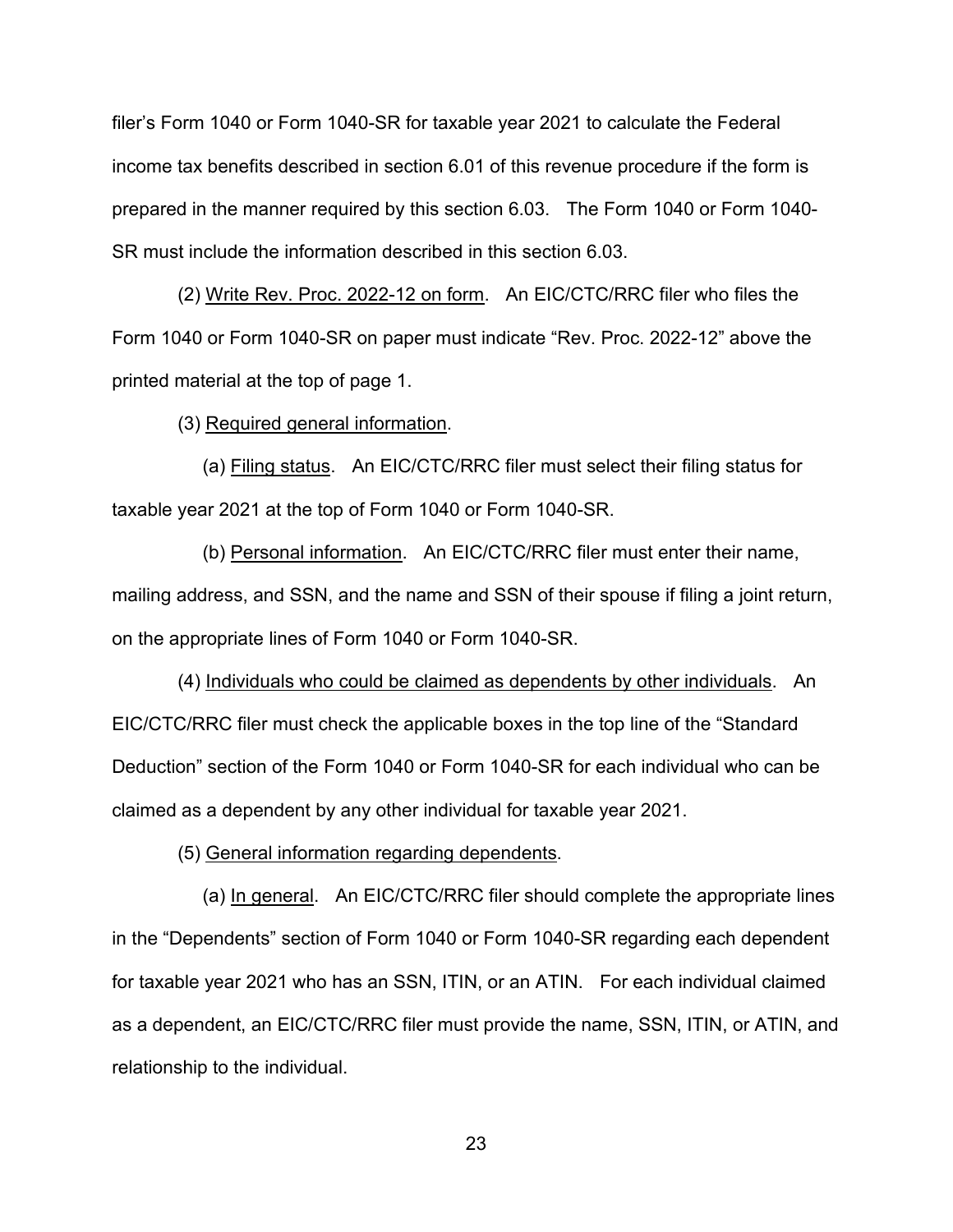(b) CTC qualifying children. An EIC/CTC/RRC filer should check the child tax credit box in Column (4) for each dependent who is a CTC qualifying child for taxable year 2021 who has an SSN that is valid for employment.

 (6) Limited information to provide in lines 1 through 38. An EIC/CTC/RRC filer must complete lines 1 through 38 of Form 1040 or Form 1040-SR in accordance with this section 6.03(6). In each instance in which this section 6.03(6) requires the EIC/CTC/RRC filer to leave a line blank on Form 1040 or Form 1040-SR, such line must be left blank even if the value for such line is in fact not zero.

 (a) Line 1 (wages, salaries, tips, etc.). An EIC/CTC/RRC filer must enter the total of the filer's total Form W-2 earned income for taxable year 2021.

 (b) Lines 2 through 8. An EIC/CTC/RRC filer must leave lines 2a through 8 blank.

 (c) Line 9 (total income). An EIC/CTC/RRC filer must enter the amount provided on line 1.

(d) Line 10. An EIC/CTC/RRC filer must leave line 10 blank.

 (e) Line 11 (adjusted gross income). An EIC/CTC/RRC filer must enter the amount provided on line 1.

 (f) Line 12 (standard deduction or itemized deductions). An EIC/CTC/RRC filer must enter the applicable standard deduction amount for their filing status on line 12a (standard deduction or itemized deductions) and line 12c (sum of lines 12a and 12b). The filer must leave line 12b blank.

(g) Line 13. An EIC/CTC/RRC filer must leave line 13 blank.

(h) Line 14 (sum of lines 12c and 13). An EIC/CTC/RRC filer must enter the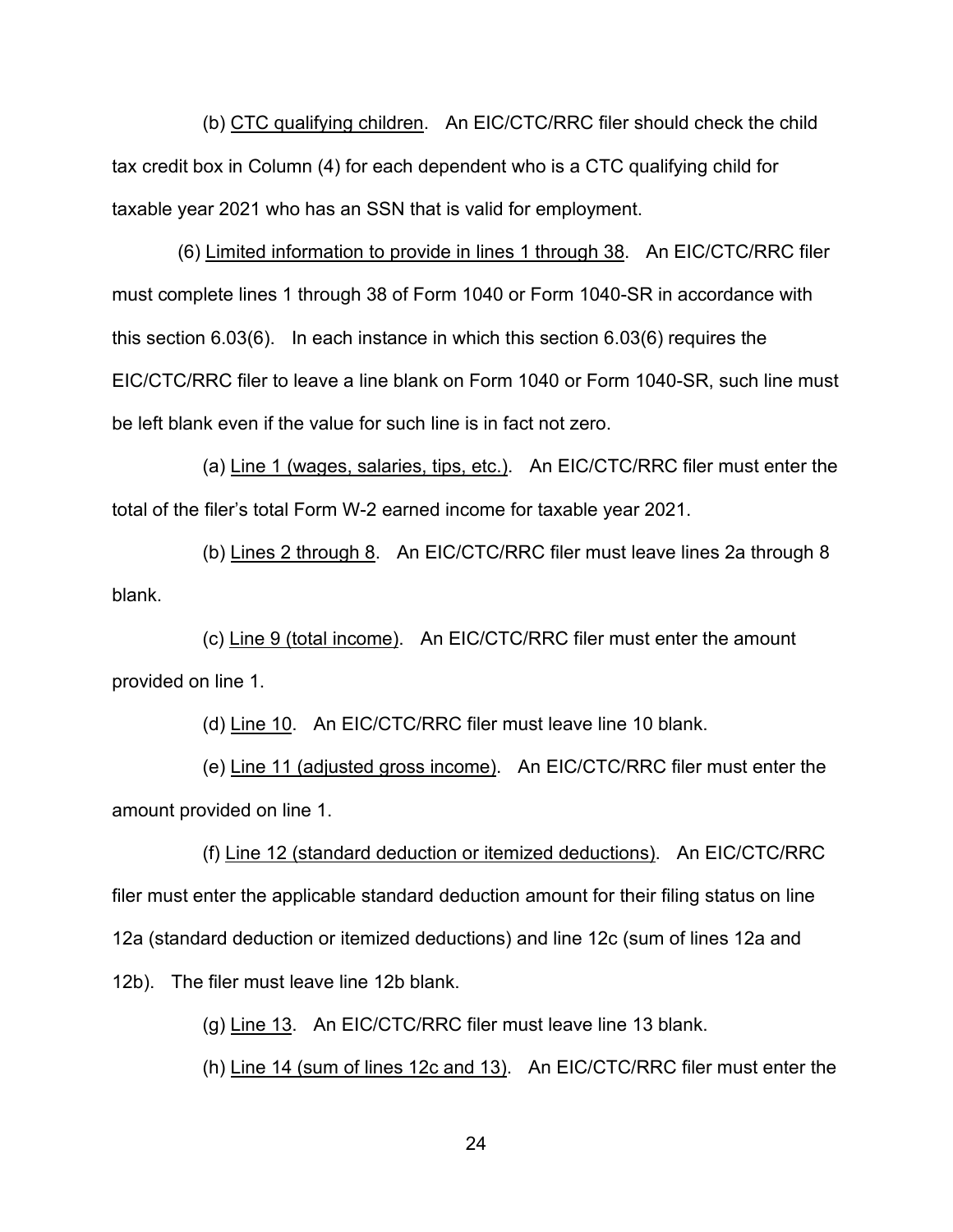amount entered on line 12c.

(i) Line 15 (taxable income). An EIC/CTC/RRC filer must enter \$0.

 (j) Lines 16 through 24. An EIC/CTC/RRC filer must leave lines 16 through 24 blank.

 (k) Line 25 (federal tax withheld). An EIC/CTC/RRC filer may—but is not required to— enter the total of the amounts shown as Federal income tax withheld on each Form W-2 of the EIC/CTC/RRC filer on lines 25a and 25d. If the EIC/CTC/RRC filer does not enter the total amounts withheld, the filer must leave lines 25a and 25d blank. The EIC/CTC/RRC filer must leave lines 25b and 25c blank.

(l) Line 26. An EIC/CTC/RRC filer must leave line 26 blank.

(m) Line 27 (2021 earned income credit entries).

 (i) Line 27a (2021 earned income credit entry). An EIC/CTC/RRC filer may enter the amount of the filer's earned income credit for taxable year 2021 on line 27a. A filer claiming the earned income credit who has one or more EIC qualifying children must complete and attach Schedule EIC, available at

[https://www.irs.gov/ScheduleEIC.](https://www.irs.gov/ScheduleEIC) A filer who was born after January 1, 1998, and before January 2, 2004, must check the box on line 27a if the filer satisfies all the additional requirements for taxpayers who are at least age 18 to claim the earned income credit. The credit amount should be computed using the earned income credit instructions for line 27a in the 2021 Instructions for Form 1040 and 1040-SR, available at [https://www.irs.gov/Form1040.](https://www.irs.gov/Form1040)

 (ii) Line 27b (nontaxable combat pay election). An EIC/CTC/RRC filer must enter all of the filer's nontaxable combat pay if the filer elects to include that pay in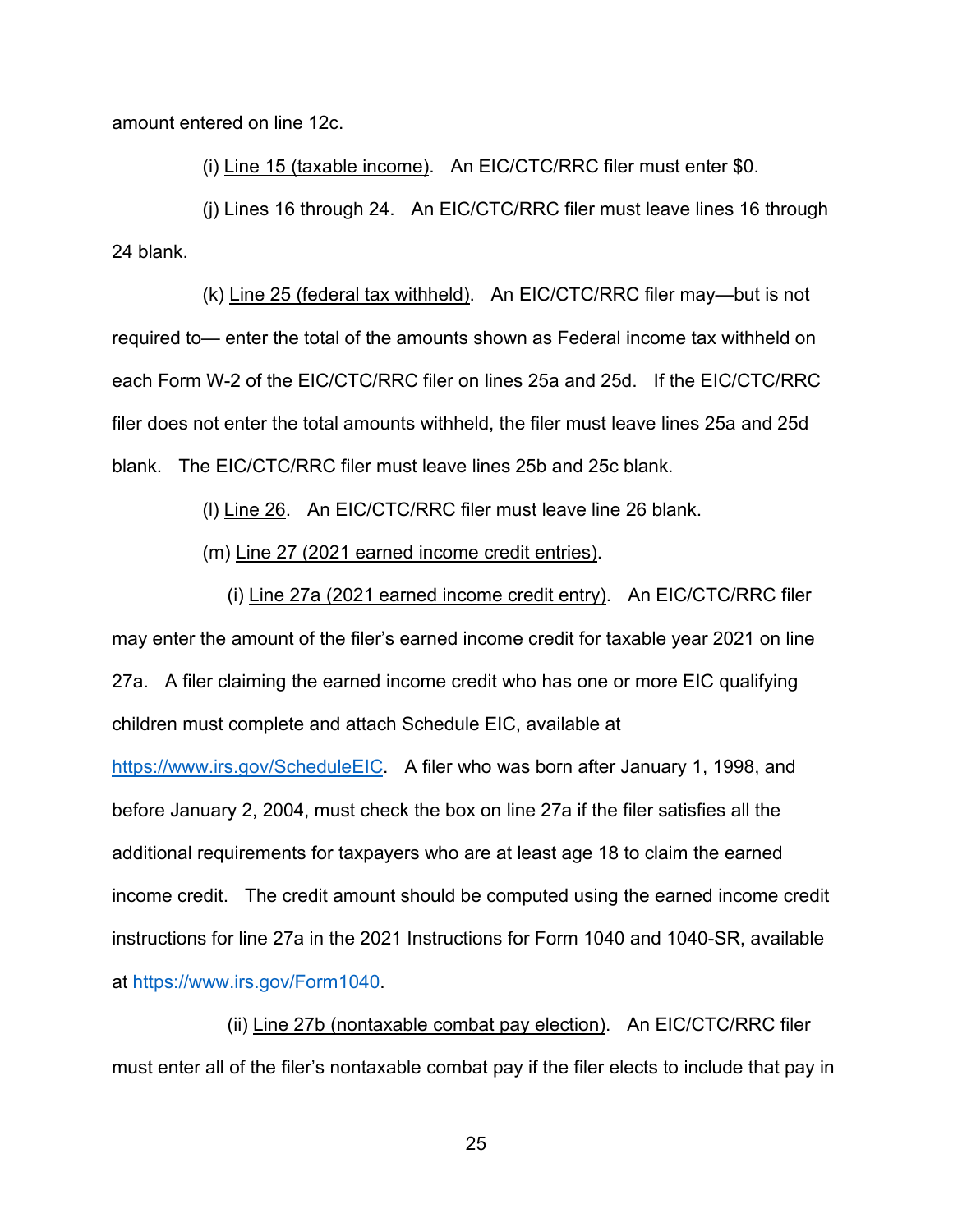the filer's earned income for purposes of the earned income credit.

 (iii) Line 27c (prior year (2019) earned income). An EIC/CTC/RRC filer must leave line 27c blank because an EIT/CTC/RRC filer may not elect to use 2019 earned income to figure the 2021 earned income credit.

 (n) Line 28 (2021 child tax credit entry). An EIC/CTC/RRC filer may enter the amount of the filer's child tax credit for taxable year 2021 on line 28. The credit amount may be computed using Schedule 8812 (Form 1040), available at [https://www.irs.gov/Schedule8812,](https://www.irs.gov/Schedule8812) and information from the filer's Letter 6419 or the filer's IRS online account at [https://www.irs.gov/account.](https://www.irs.gov/account) The EIC/CTC/RRC filer claiming the child tax credit must attach the Schedule 8812 to the filer's Form 1040 or Form 1040-SR. Providing the correct amount of the filer's child tax credit for taxable year 2021 will allow for faster processing of the return and issuance of any tax refund. The IRS will correct any incorrect amount claimed on line 28, but the correction will delay processing of the return and the issuance of any tax refund.

(o) Line 29. An EIC/CTC/RRC filer must leave line 29 blank.

 (p) Line 30 (2021 recovery rebate credit entry). An EIC/CTC/RRC filer may enter the amount of the filer's 2021 recovery rebate credit on line 30. The credit amount may be computed using the Recovery Rebate Credit Worksheet for line 30 in the 2021 Instructions for Form 1040 and 1040-SR, available at [https://www.irs.gov/Form1040,](https://www.irs.gov/Form1040) and information from the filer's Letter 6475 or the filer's IRS online account at [https://www.irs.gov/account.](https://www.irs.gov/account) Providing the correct amount of the filer's 2021 recovery rebate credit will allow for faster processing of the return and issuance of any tax refund. The IRS will correct any incorrect amount (other than \$0)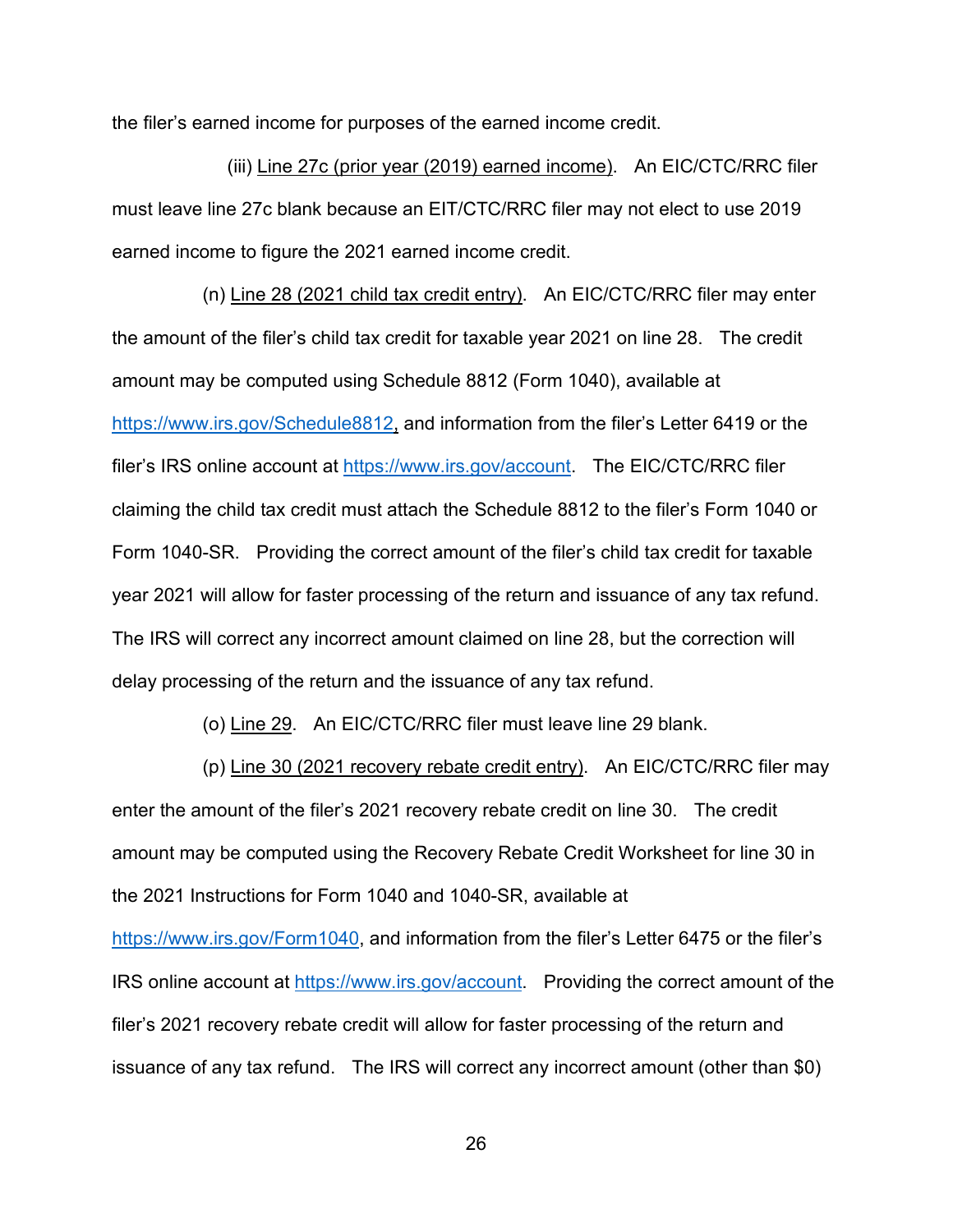claimed on line 30, but the correction will delay processing of the return.

(q) Line 31. An EIC/CTC/RRC filer must leave line 31 blank.

 (r) Line 32 (total other payments and refundable credits). An EIC/CTC/RRC filer must enter the sum of lines 27a, 28, and 30 on line 32.

 (s) Lines 33 through 35a. An EIC/CTC/RRC filer must enter the sum of lines 25d and 32 on lines 33 through 35a.

 (t) Line 35a checkbox (split direct deposit indicator). An EIC/CTC/RRC filer may not check the box on line 35.

 (u) Lines 35b through 35d (direct deposit information). An EIC/CTC/RRC filer may request the direct deposit of their taxable year 2021 tax refund into an account at a bank or other financial institution by entering the information on lines 35b through 35d. The EIC/CTC/RRC filer must not request their taxable year 2021 tax refund be deposited into an account that is not in the name of that filer (for example, an EIC/CTC/RRC filer must not request a direct deposit of their taxable year 2021 tax refund into their tax return preparer's account).

 (v) Lines 36 through 38. An EIC/CTC/RRC filer must leave lines 36 through 38 blank.

 .04 Signature. An EIC/CTC/RRC filer must sign the return under penalties of perjury, including the filer's identity protection personal identification number (that is, the filer's IP PIN), if applicable, as part of the filer's signature. In addition, the EIC/CTC/RRC filer may enter the identifying information of any third-party designee, if applicable, at the bottom of page 2 of Form 1040 or Form 1040-SR. An EIC/CTC/RRC filer who has been assigned an IP PIN, but has misplaced it, may retrieve the IP PIN at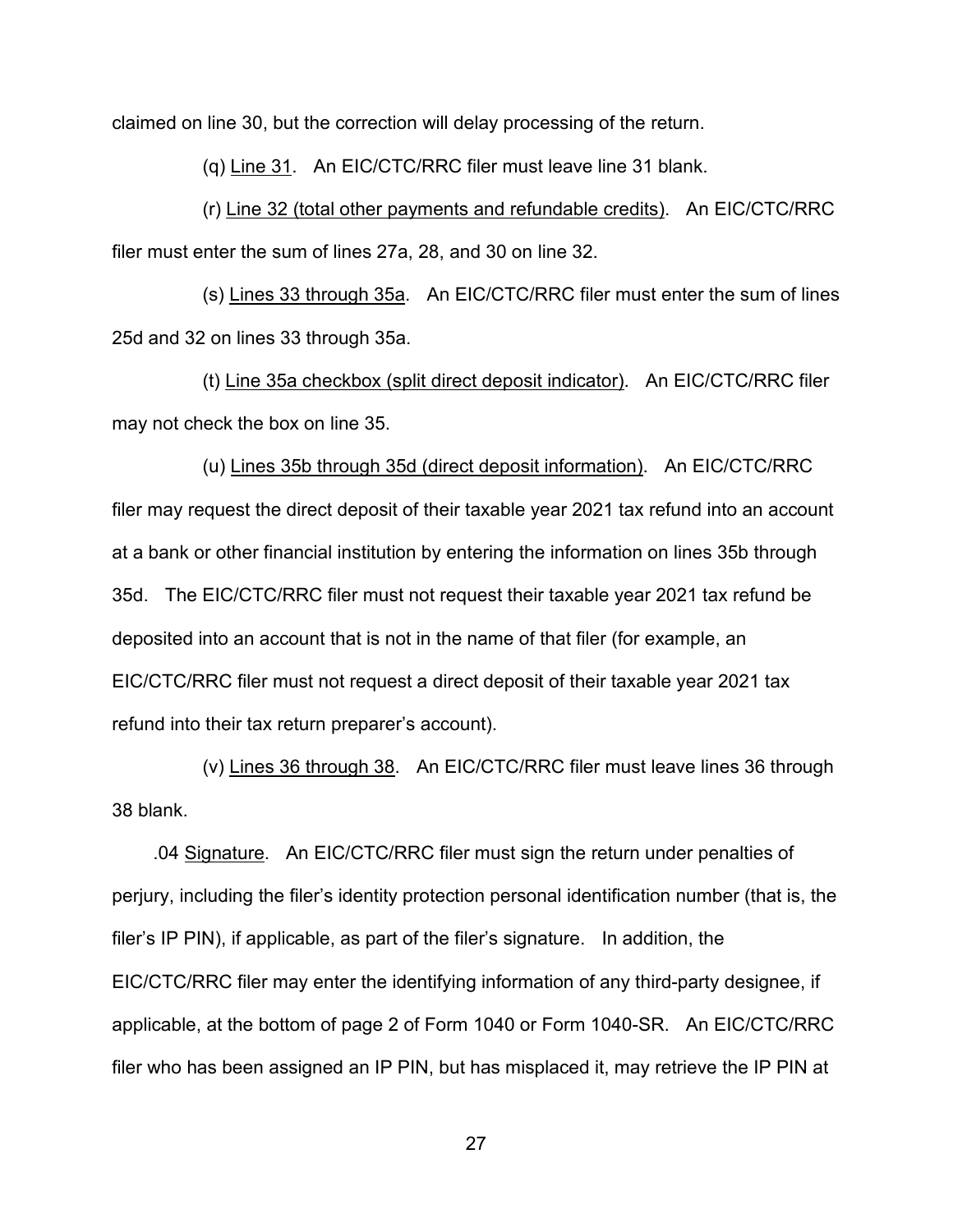### [https://www.irs.gov/identity-theft-fraud-scams/retrieve-your-ip-pin.](https://www.irs.gov/identity-theft-fraud-scams/retrieve-your-ip-pin)

 .05 Simplified Return Is a Federal Income Tax Return. A simplified return completed in accordance with the procedure described in section 6.03 of this revenue procedure is a taxable year 2021 Federal income tax return for all purposes, whether filed on paper or electronically.

 .06 Assembly of Simplified Return. An EIC/CTC/RRC filer must attach all Forms W-2 to the filer's Form 1040 or Form 1040-SR (for a paper return) or input all the information listed on each Form W-2 in the appropriate manner (for an electronically filed return). If the EIC/CTC/RRC filer received a Form W-2c (a corrected Form W-2), the filer must attach all original Forms W-2 and any Forms W-2c.

 .07 Accuracy of Return. Individuals who report incorrect information regarding qualifying children or other dependents or otherwise provide incorrect information on simplified returns may be liable for civil or criminal penalties. However, the IRS will not challenge the omission of the items of income on a simplified return that an individual files in accordance with this section 6 if the individual is eligible to use the procedure in this section 6 and the instructions in this section 6 direct that the items be omitted. SECTION 7. APPLICABILITY DATES

 .01 Special Procedure for Zero AGI Filers. Section 4 of this revenue procedure applies to Federal income tax returns filed on or after [INSERT DATE RELEASED BY MEDIA RELATIONS].

 .02 Special Procedures for CTC/RRC Filers and EIC/CTC/RRC Filers. Sections 5 and 6 of this revenue procedure apply to Federal income tax returns filed after April 18, 2022.